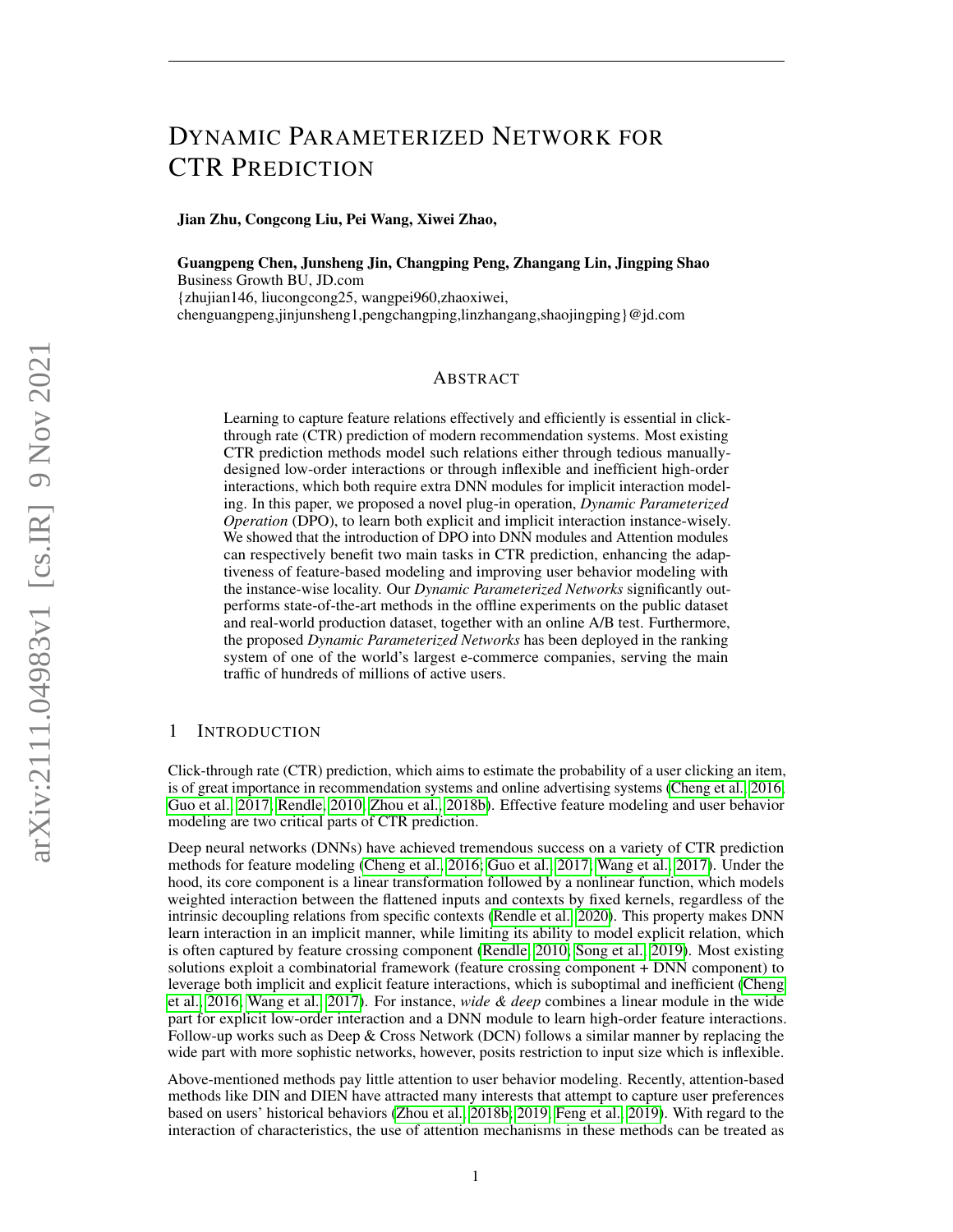an explicit modelling of the interaction of characteristics while neglecting the modelling of implicit interactions of characteristics.

The methods mentioned above either model implicit and explicit feature interactions isolated or adopt a suboptimal way to combine them, which can be inefficient. In this work, we aim to address these problems by introducing a small MLP layer that dynamically generates kernels conditioned by the current instance to capture both implicit and explicit feature interactions. The core idea is to first *generate* context weights and biases from the context stream, and then *aggregate* them with the input stream adaptively. We formulate a generic function and implement it with an efficient *dynamic parameterized operation* (DPO). The first weight generator projects contextual features into high-dimensional representation, which models implicit conditional bias. The second feature aggregator aims to fuse input features and projected contextual representation in a multiplicative way, e.g., matrix multiplication and convolution, maintaining both low- and high-order information.

For feature-based modeling, we introduce *feature-based DPO* where the weight-generate operation dynamically produces instance-wise filters conditioned on the embedded context. The featureaggregate function then applies instance-wise filters to the flattened input by matrix multiplication, allowing to learn multiplicative features. In particular, we further propose a new class of DPO, called *field-based DPO*, which is not only instance-specific but also field-specific. In that case, the filters vary from field to field and from instance to instance, allowing more complex interactions along the field dimension.

For user behavior modeling, we introduce *sequence-based DPO* that consists of two variants: behaviorbehavior dynamic operation and query-behavior dynamic operation. A representative method of dynamic convolution [\(Chen et al., 2020;](#page-9-3) [Yang et al., 2019\)](#page-11-2) shares the convolution kernel, which is generated by the global average of the inputs. Similarly, [\(Wu et al., 2019\)](#page-11-3) proposed DyConv, a lightweight fine-grained convolution that depends only on time-step, reinforcing the encoder-based language modeling framework. However, our methods incorporate both local and global information as they jointly use locality-aware methods (e.g., convolution or separable convolution) followed by a global average pooling layer to produce instance-wise weights. The query-behavior dynamic operation is specialized designed for the decoder-based framework in CTR prediction, aiming to capture target-behavior dependency.

To our best knowledge, this is the first attempt to extend the business of dynamic neural networks to CTR prediction with extensive experiments on two fundamental scenarios. The comprehensive study against existing solutions validates the superiority of our proposed method. Moreover, we demonstrate that incorporating DPO into the real-world ranking system is beneficial.

Our contribution can be summarized as followed:

- We propose a generic formulation for capturing multiplicative interaction via weightgenerate and feature-aggregate function, termed DPO.
- For feature-based modeling, we propose two variants, named field-based and feature-based DPO, offering a unifying view of implicit and explicit feature interaction. Decomposing these operations, we find they implicitly inherit low- and second-order representation.
- For user behavior modeling, we propose two sequence-based variants: behavior-behavior and query-behavior DPO. The first one computes locally perceptual dynamic filters and the second one learns target-behavior dependency in a multiplicative manner. We demonstrate that such operations can benefit the self-attention layers by higher computational efficiency through modeling locality as inductive bias.
- The proposed dynamic parameterized networks outperform state-of-the-art methods by a significant margin on both public and real-world production datasets. We also give a comprehensive study about the relationship of our proposed methods to previous Factorization Machine [\(Rendle, 2010\)](#page-10-0) and CrossLayer [\(Wang et al., 2017\)](#page-10-1). We further demonstrate the effectiveness and superiority of our method with an online A/B test in real-world applications by incorporating it into the fine-rank stage of the real-world ads system.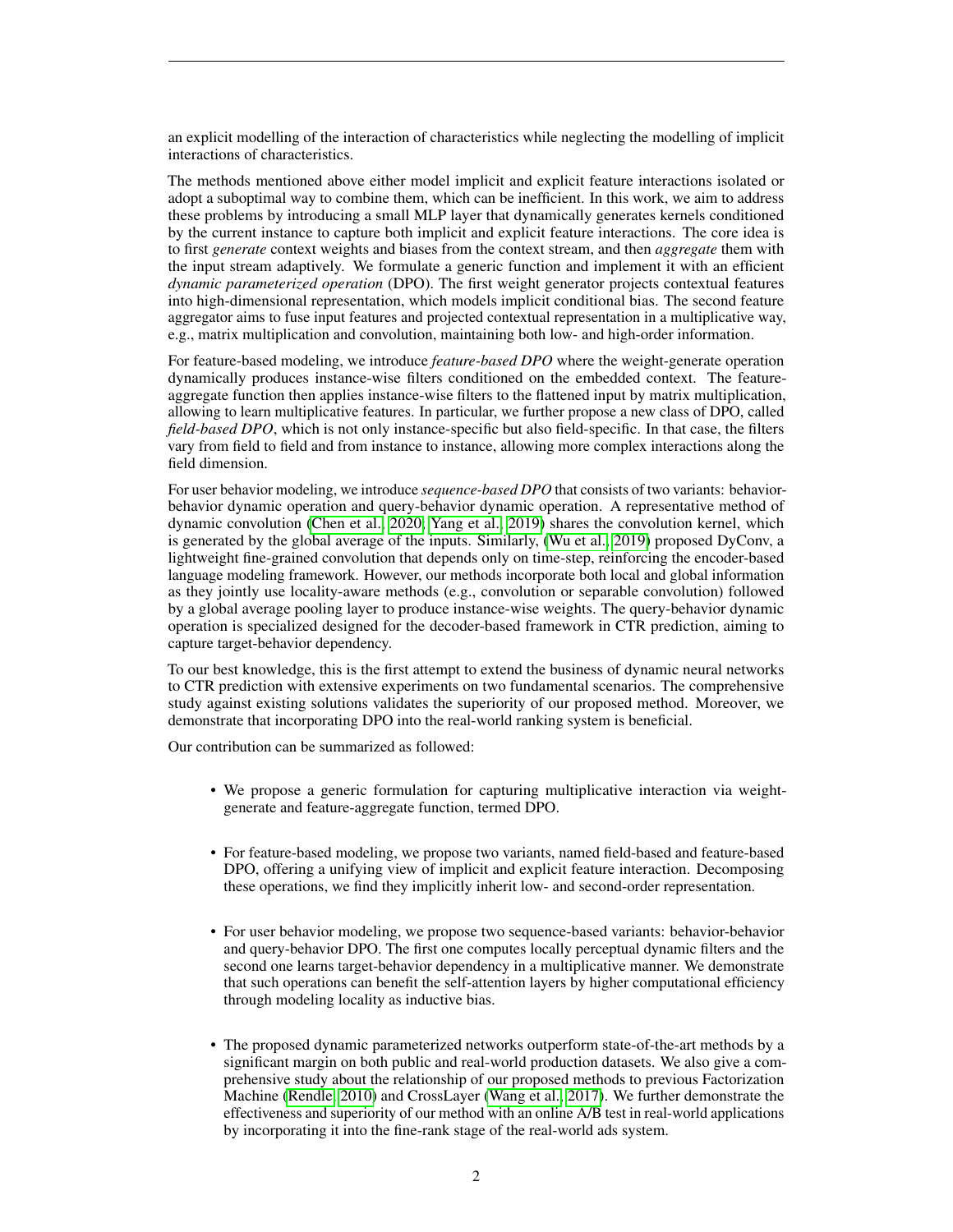# 2 METHOD

We first review the mainstream approaches of feature-based and user behavior (sequence-based) modeling under the situation of CTR prediction<sup>[1](#page-0-0)</sup>. After that, we introduce DPO and provide several specific instantiations designed for traditional feature-based and sequence-based modeling.

#### 2.1 PRELIMINARY

Traditional CTR prediction methods mainly predict a probability of a *user* click an *item*, which serves as a fundamental evaluation criterion for computing advertising systems. Typically, in a given scenario (the contexts), users click on certain items (item profiles) based on their own needs (query) and pautorferences (user profiles). Consequently, a model considers four fields of features, i.e., *query, user profile, item profile, and contexts* to predict:

$$
CTR = F(query, user profile, item profile, contexts)
$$
\n(1)

where item and user profiles contain up to tens of fine-grained static attributes depending on the specific circumstances.

Sequence-based CTR prediction involves user behaviors additionally:

$$
CTR = F(query, user behavior, user profile, item profile, contexts)
$$
\n
$$
(2)
$$

where the models can learn from the behaviors that have occurred under certain contexts and query in the past to make judgments on the current items. As mentioned in KFAtt [\(Liu et al., 2020\)](#page-10-4), the behavior module can be formulated as:  $\hat{v}_q = UserBehavior(q, k_{1:T}, v_{1:T})$ , where  $k_{1:T}$  and  $v_{1:T}$ are given  $T$  historical clicked items and corresponding query words. The most used strategy is to adopt the the self-attention mechanism [\(Vaswani et al., 2017\)](#page-10-5), which naturally learns multiplicative interaction between query and the historical behavior.

### 2.2 FORMULATION

Namely, multiplicative interaction [\(Jayakumar et al., 2020\)](#page-9-4) has been proposed to fuse two different sources of information with the goal of approximating function  $f_{target}(x, z) \in \mathbb{R}^c$ , where x and  $z$  are the input and context respectively. Similarly, we give a generic formulation of DPO in CTR prediction task as:

<span id="page-2-0"></span>
$$
y_i = \frac{1}{C(\boldsymbol{z})} \sum_{\forall j} f(\boldsymbol{x}_i; \boldsymbol{g}_i(\boldsymbol{z}_j; \boldsymbol{\theta})) \tag{3}
$$

Here  $i$  is the index of a position (in the field, or sequence), whose response is calculated with the generated output of  $z$  over all existing positions.  $x$  is the input embedding, while  $z$  denotes any specified context. The generate function  $g$  aims to compute **dynamic weights and bias** followed as one of the inputs of the pairwise aggregate function  $f$ , which learns the interactive features reflecting the relationship between  $x_i$  and  $z_j$ . The output is finally normalized by a factor  $C(z)$ .

MLP and convolution typically process input and context features in an additive way with fixed weights. While in [Eqn. \(3\),](#page-2-0) using instance-wise generated weights and bias from contexts z, the additive nature is transformed to multiplicative. DPO is also different from bilinear layer [\(Lin et al.,](#page-10-6) [2015;](#page-10-6) [He & Chua, 2017\)](#page-9-5) for [Eqn. \(3\)](#page-2-0) computes representation based on the generated weights over all positions, whereas bilinear layer aggregates information over all positions between  $x$  and  $z$ , leading to large memory consumption. Furthermore, our generated dynamic weights can maintain more local information, which complements the global counterpart, e.g., self-attention. DPO is a flexible block and can easily work together with MLP and self-attention layers.

## <span id="page-2-1"></span>2.3 FEATURE-BASED DPO

Given  $x \in \mathbb{R}^m$  and  $z \in \mathbb{R}^n$  as inputs and context, due to the lack of position information, the generic formulation degrades as  $y = f(x; g(z; \theta))$ . For simplicity, we consider f in the form of a linear transformation:  $f(x; z) = W(z)x$ , where  $W(z)$  is an instance-wise two-dimensional matrix generated by function  $g$ . Now, We discuss the choice of function  $g$ . Following the hypernetworks

<sup>&</sup>lt;sup>1</sup>Related work is in [Appendix A](#page-12-0) due to space limitation.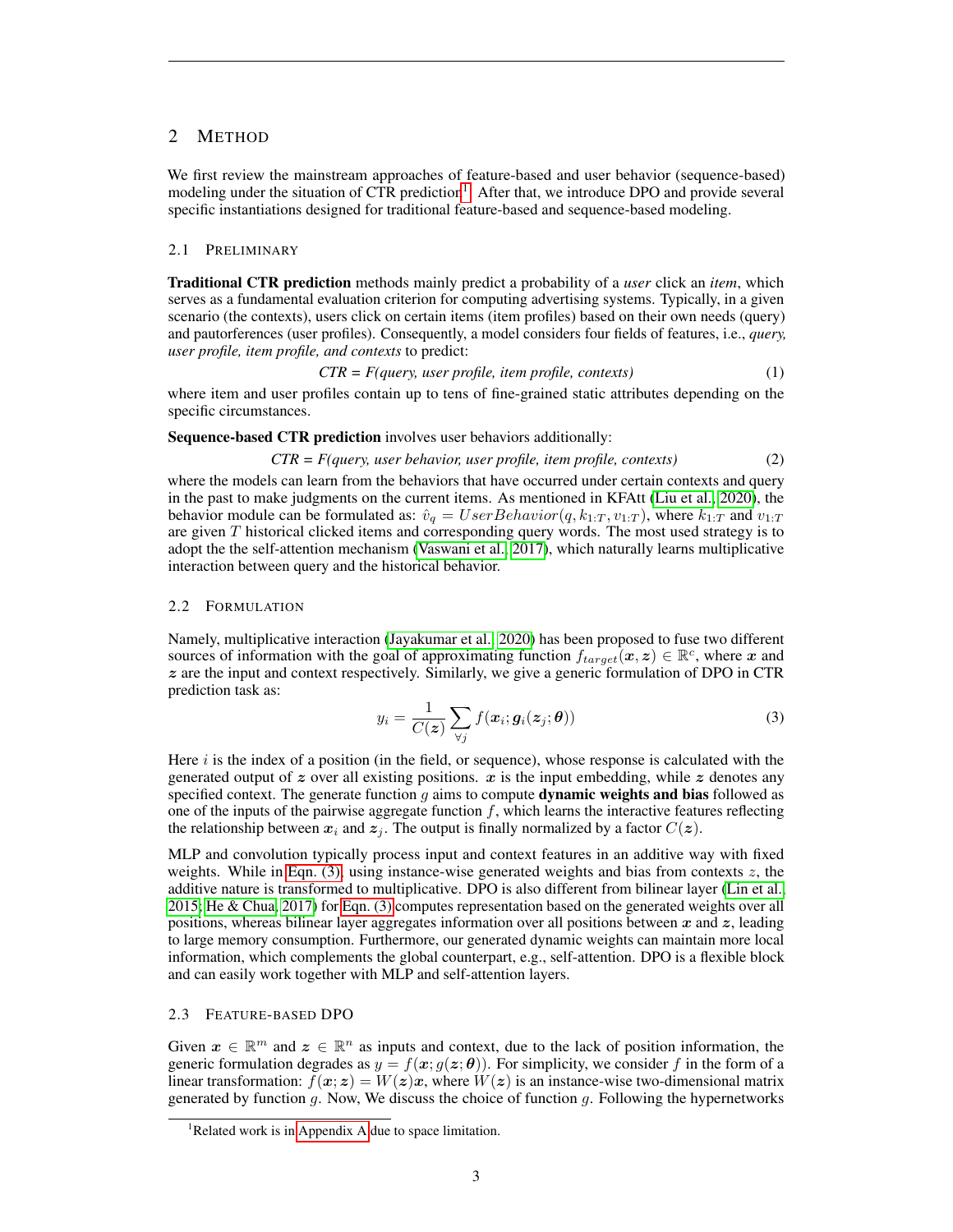

Figure 1: Illustration of feature-based and field-based dynamic parameterized operation.

[\(Ha et al., 2016\)](#page-9-6), a natural choice of  $g$  is a fully-connected layer to form dynamic weights and bias:

$$
y = \underbrace{(\hat{\mathbf{W}}^T \mathbf{z} + \hat{\mathbf{b}})^T}_{DyWeights} x + \underbrace{(\dot{\mathbf{W}}^T \mathbf{z} + \dot{\mathbf{b}})}_{DyBias} = \underbrace{\mathbf{z}^T \hat{\mathbf{W}} \mathbf{x}}_{explicit} + \underbrace{\dot{\mathbf{W}}^T \mathbf{z} + \hat{\mathbf{B}}^T \mathbf{x} + \dot{\mathbf{b}}}{implicit}
$$
(4)

where  $(\hat{W}, \hat{b}, \dot{W}, \dot{b}) \in (\mathbb{R}^{n \times mc}, \mathbb{R}^{mc}, \mathbb{R}^{n \times c}, \mathbb{R}^c)$ . However, the size of  $\hat{W}$  has quadratic space complexity, unsuitable for deployment in real-world application. Here, we consider a low-rank method in practice, e.g., a two-layer MLP:

<span id="page-3-1"></span>
$$
g(z) = \mathbf{W}_2^T \sigma(\mathbf{W}_1^T z + \boldsymbol{b}_1) + \boldsymbol{b}_2 \tag{5}
$$

where  $(W_1, b_1) \in (\mathbb{R}^{n \times l}, \mathbb{R}^l)$  and  $(W_2, b_2) \in (\mathbb{R}^{l \times (mc+c)}, \mathbb{R}^{mc+c})$ ,  $\sigma$  is a non-linear function. Then, we can decompose the output into explicit dynamic weights and bias. The right inductive bias depends on how we select context z and g. We denote the complexity of f is  $O(mc)$  less than  $O(mc + nc)$  of plain MLP layer, while g scales up to  $O(lmc + ln)$ . To reduce the complexity, we set *l* as a small number and use a multi-head mechanism [\(Vaswani et al., 2017\)](#page-10-5).

Relation to Cross Network: A cross layer [\(Wang et al., 2017\)](#page-10-1) take the feature interaction formulation as  $x_{i+1} = x_0 \cdot x_i w_i + b_{i+1} + x_i$ , where  $x_i w_i$  is scalar. We prove CrossLayer is the simplest formulation of DPO. Let's take  $x_0$  as z,  $x_i$  as x and only use 1-layer MLP as weight-generate function, whose hidden states are 1, (i.e.  $\bm{z} = \bm{x}_0, \hat{\bm{W}} \in \mathbb{R}^n, \dot{\bm{W}} = 0, \dot{\hat{\bm{B}}} = 1$  ). Thus, we get a scalar output of  $g$  as the same as the multiplicative term of CrossLayer. In this way, DPO aims to imitate multiplicative operation.

## <span id="page-3-0"></span>2.4 FIELD-BASED DYNAMIC PARAMETERIZED OPERATION

Given  $\mathbf{X} \in \mathbb{R}^{t_1 \times m}$  and  $\mathbf{Z} \in \mathbb{R}^{t_2 \times n}$  as inputs and context, where  $t_1$  and  $t_2$  represent the field numbers respectively, our goal is modeling the interaction between  $x_i$  and  $z_j$  over all field positions. A simple idea is to treat field-based operation as multiple feature-based operations followed by summation over all output. Thus, [Eqn. \(3\)](#page-2-0) can be expressed as  $y_i = f(x_i; \frac{1}{C(z)} \sum_{\forall j} g_i(z_j; \theta)$ , which means all fields share the same instance-wise weights.

However, the field-based operation interacts between all fields, which sometimes introduces unnecessary feature coupling (i.e., multiplicative interaction of brand ID and time, etc.). The empirical evidence finds over-coupling brings more noise and then results in underfitting, albeit their capacity of learning high-order features. A considerable method is to use Self-Field dynamic operation without heavily hand-crafted feature engineering, formulated as:  $y_i = f(x_i; g_i(x_i; \theta))$  by removing cross-field interactions. Apart from Summation-based and Self-based methods, a more attentive solution can be used to aggregate the dynamic attributes:  $y_i = f(x_i; \sum_{\forall j} h(z_j; w_j) g_i(z_j; \theta)),$ where  $h$  is an attention layer. Beyond taking position into consideration, we can interact the whole context with inputs without explicit summation instead of concatenation, formulated as:  $y_i = f(x_i; g_i([z_1, z_2..., z_{f2}]; \theta)),$  where  $[\cdot,\cdot]$  is a concatenation operation. These four methods learn pairwise field-based interaction from coarse to fine to model high-order representation, while the feature-based method combines both low- and high-order information over all fields. The complex weight-generate function can be designed for the right inductive bias, but we do not specifically consider such a method for online serving and leave it to future work.

 $\sum_{\forall i}\sum_{\forall j>i}x_i^T x_j$  by removing the LR term, that takes interaction among all field positions into **Relation to FM**: Here, we slightly modify the origin FM implementation [\(Rendle, 2010\)](#page-10-0) as:  $y =$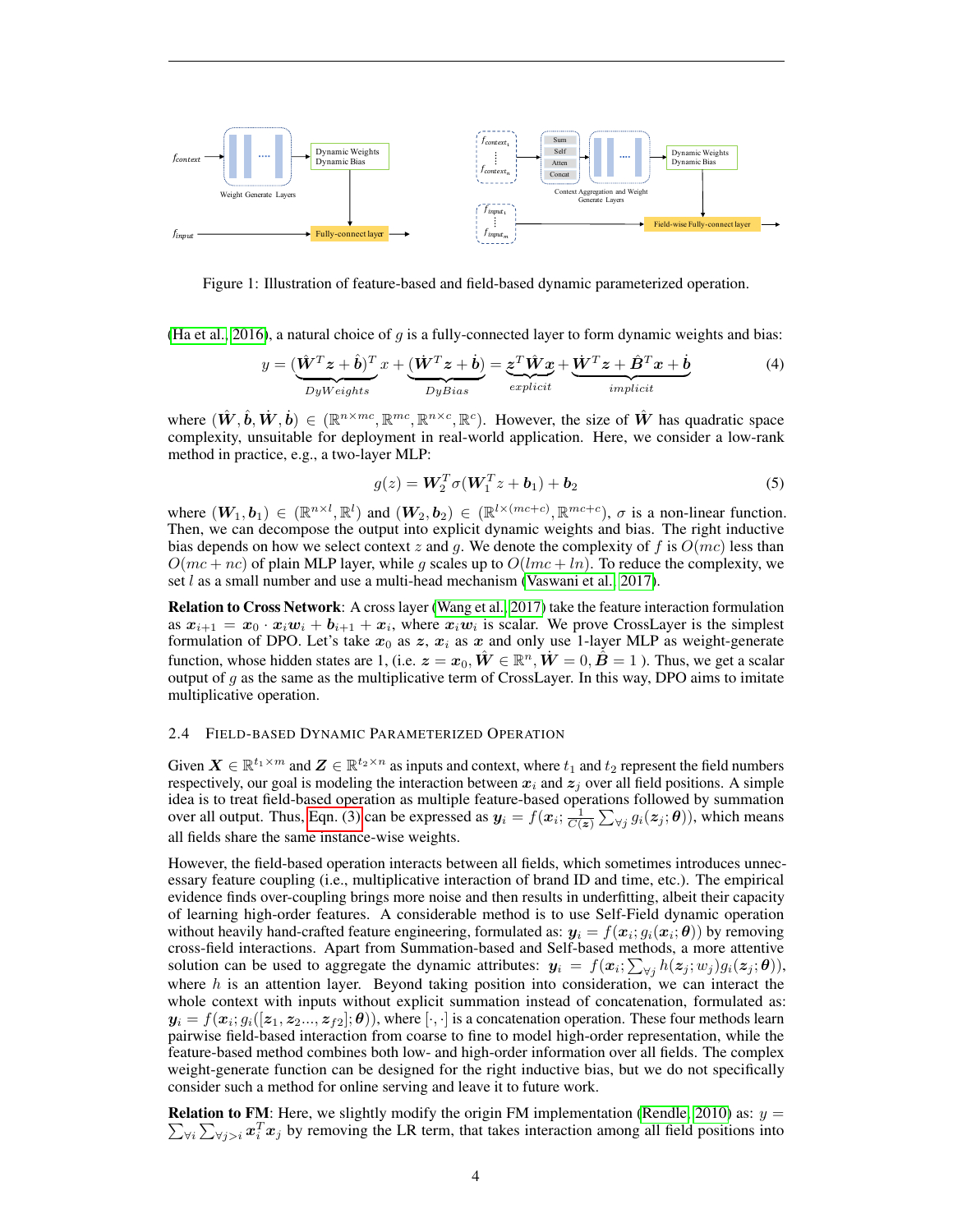

Figure 2: Illustration of homogeneous behavior and heterogeneous query-behavior dynamic parameterized operation.

consideration. Given inputs and the context as  $x_i$  and  $\{x_j, \forall j \neq i\}$ , the function f is simply matrix multiplication and g is the identity function, then [Eqn. \(3\)](#page-2-0) can be decomposed to:  $y_i = \frac{1}{t_1-1} \sum_{\forall j \neq i} x_i^T x_j$ . Thus, FM can be viewed as the self-excluded version of field-based dynamic operation, where the context is other field features different to the input features.

#### 2.5 SEQUENCE-BASED DYNAMIC PARAMETERIZED OPERATION

User behavior modeling focus on learning from their historical actions.to predict whether the users click the current items. As a comparison, transformer-based solutions [\(Liu et al., 2020;](#page-10-4) [Zhou et al.,](#page-11-4) [2018a\)](#page-11-4) explored the encoder-decoder framework to learn long-range dependencies both source-tosource and source-to-target, where the encoder exploits multi-head self-attention to extract session interest and the decoder aggregates the query-specific interest. Following the encoder-decoder framework, we consider two variants, i.e., homogeneous Behavior-Behavior and heterogeneous Query-Behavior dynamic operation (homo- and hetero- DPO). We show their multiplicative attributes on [Appendix C.](#page-15-0)

Homogeneous Behavior-Behavior DPO aims to capture feature interaction at different time-steps of behavior. Given  $X = Z \in \mathbb{R}^{t \times n}$  as inputs and context, where t represents the behavior length. For user behavior modeling, our goal is to model the long- and short-term feature interaction. As mentioned above, a long-term function aims to learn non-local interaction between all positions while short-term ones only care about the local information. Thus, a natural way is to adopt global-aware weight-generate function  $g$  and local-aware feature-aggregation  $f$ . Different to [Section 2.3](#page-2-1) and [Section 2.4,](#page-3-0) we adopt convolution as  $f$  which is widely used for modeling local sequence information with learned weights. For simplicity, we consider function  $f$  in the form of a 1D-convolution with kernel size  $k$ , while feature-based and field-based methods only use MLP.

<span id="page-4-0"></span>
$$
\boldsymbol{y}_i = f(\boldsymbol{x}_i; \frac{1}{C(\boldsymbol{z})} \sum_{\forall j} g(\boldsymbol{z}_j; \theta)) = \frac{1}{C(\boldsymbol{x})} \sum_{l=\lfloor -\frac{k}{2} \rfloor}^{\lfloor \frac{k}{2} \rfloor} \sum_{j=0}^t g_l(\boldsymbol{x}_j; \theta) \boldsymbol{x}_{i+l}
$$
(6)

<span id="page-4-1"></span>
$$
\sum_{j=0}^{t} g_l(\boldsymbol{x}_j; \theta) = \boldsymbol{W}_{2,l}^T \sigma(\boldsymbol{W}_{1,l}^T \sum_{j=0}^{t} \boldsymbol{x}_j + \boldsymbol{b}_{1,l}) + \boldsymbol{b}_{2,l}
$$
(7)

[Eqn. \(6\)](#page-4-0) shows the function f can act as a convolution operation without bias term which models local neighborhood by dynamic weight, where  $x_{i-l}$  is the extracted behavior in position *i*. [Eqn. \(7\)](#page-4-1) gives a instantiation of weight-generate function g. Firstly, we aggregate all sequence information and project them into a select operator  $s \in \mathbb{R}^d$  by  $\tilde{W_{1,l}}$  and  $\tilde{b}_{1,l}$ , where  $W_{1,l} \in \mathbb{R}^{\tilde{n}*d}$ ,  $b_{1,l} \in \mathbb{R}^d$  and  $\sigma$  is activation function. Secondly, we use s to explicit aggregate expert weight, where  $W_{2,l} \in \mathbb{R}^{d \times (nc)}$ and  $b_{2,l} \in \mathbb{R}^{nc}$ . To use dynamic depthwise-convolution, we can set  $c = 1$ . [Eqn. \(7\)](#page-4-1) captures the multiplicative interaction correspond to global aggregation features. To further strengthen locality, we can adopt local-aware function to capture short-term information of context  $x$  (e.g. convolution, separable convolution etc.).

Heterogeneous Query-Behavior DPO aggregates all sequential behaviors as context targeting to interaction with query. Give  $x \in \mathbb{R}^m$  and  $\widetilde{Z} \in \mathbb{R}^{t+n}$ , we take function f as linear transformation as mentioned in [Section 2.3.](#page-2-1) [Eqn. \(3\)](#page-2-0) learns interaction between query and behavior over all length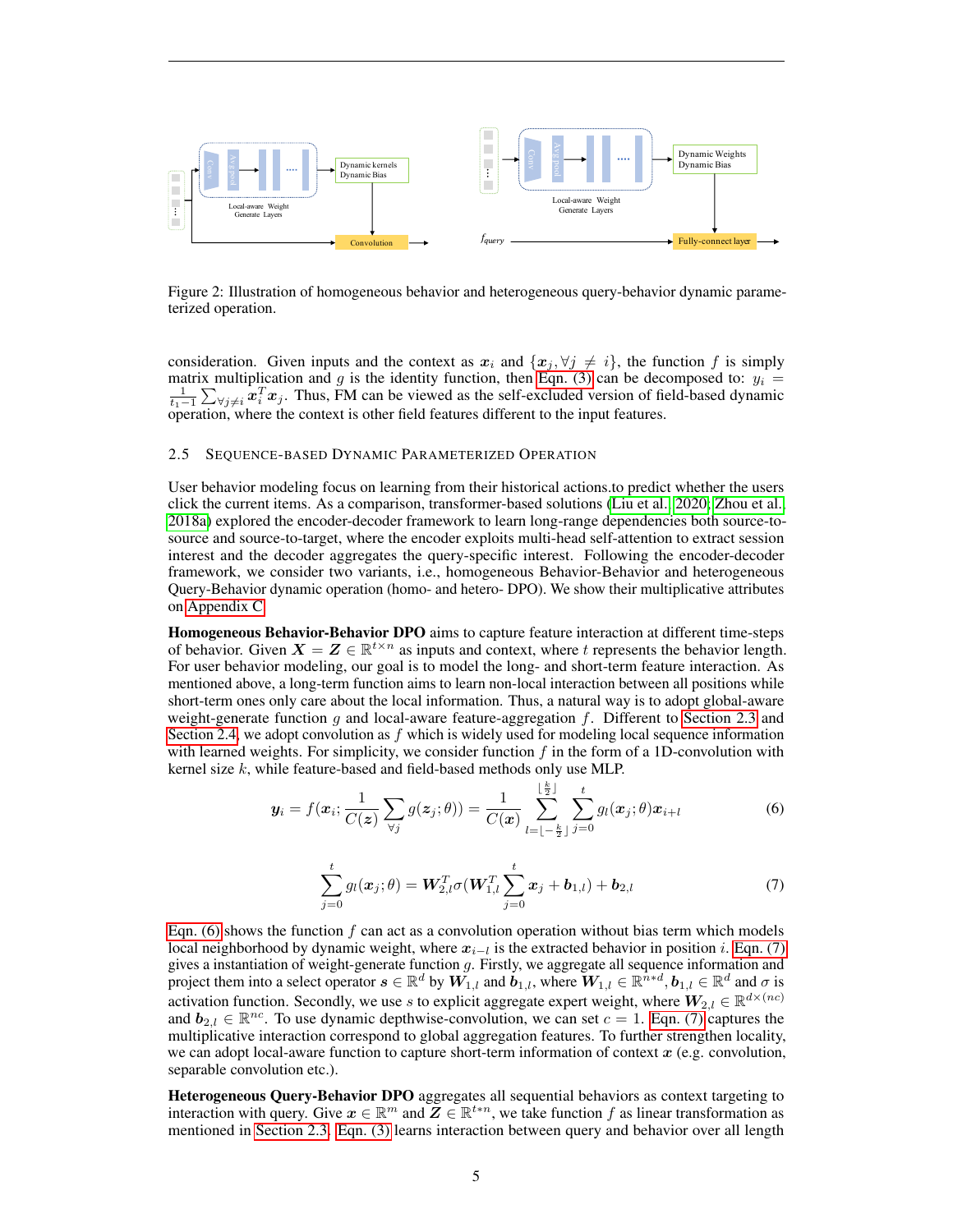| <b>Datasets</b>              |        | Movielens-tag<br>Avazu |        |         | Criteo |         |
|------------------------------|--------|------------------------|--------|---------|--------|---------|
| <b>Base Model</b>            | Auc    | Logloss                | Auc    | Logloss | Auc    | Logloss |
| FM (Rendle, 2010)            | 0.9388 | 0.2797                 | 0.7497 | 0.3740  | 0.7933 | 0.4574  |
| AFM (Xiao et al., 2017)      | 0.9414 | 0.2804                 | 0.7454 | 0.3766  | 0.7953 | 0.4554  |
| HOFM (Blondel et al., 2016)  | 0.9410 | 0.3088                 | 0.7516 | 0.3756  | 0.7960 | 0.4551  |
| NFM (He & Chua, 2017)        | 0.9355 | 0.2955                 | 0.7531 | 0.3761  | 0.7968 | 0.4537  |
| PNN (Ou et al., 2016)        | 0.9469 | 0.2792                 | 0.7526 | 0.3737  | 0.8026 | 0.4509  |
| $CIN$ (Lian et al., 2018)    | 0.9494 | 0.2600                 | 0.7533 | 0.3756  | 0.8042 | 0.4472  |
| AFN (Cheng et al., 2020)     | 0.9477 | 0.2753                 | 0.7512 | 0.3731  | 0.8061 | 0.4458  |
| CrossNet (Wang et al., 2017) | 0.9323 | 0.2929                 | 0.7498 | 0.3756  | 0.7915 | 0.4585  |
| CrossMix (Wang et al., 2020) | 0.9379 | 0.2934                 | 0.7526 | 0.3738  | 0.8019 | 0.4490  |
| <b>DNN</b>                   | 0.9521 | 0.2576                 | 0.7533 | 0.3745  | 0.8028 | 0.4483  |
| <b>Feature-based DPN</b>     | 0.9535 | 0.2538                 | 0.7556 | 0.3733  | 0.8097 | 0.4425  |
| <b>Field-based DPN</b>       | 0.9507 | 0.2561                 | 0.7536 | 0.3750  | 0.8049 | 0.4467  |

<span id="page-5-0"></span>Table 1: Comparison with different algorithms of feature-based datasets over 5-runs results. Std≈1e-3.

followed by summation, and the simplest formulation can be derived as:

<span id="page-5-2"></span>
$$
y = f(\mathbf{x}; \frac{1}{C(\mathbf{z})} \sum_{\forall j \in t} g(z_j; \boldsymbol{\theta})) = g(\frac{1}{C(\mathbf{z})} \sum_{\forall j \in t} z_j; \boldsymbol{\theta})^T \mathbf{x}
$$
(8)

Similar to feature-based and field-based methods, query-behavior dynamic operation can easily learn rich multiplicative interaction and conditional inductive bias. The weight-generate function  $q$  aims to learn the weight representation  $W_g \in \mathbb{R}^{m \times c}$ . Typically, we can exploit a specific aggregation function, such as [Eqn. \(7\).](#page-4-1) Compared to self-attention in decoder [\(Liu et al., 2020\)](#page-10-4), DPO focuses attention on instance-weights based on context, while self-attention takes bipartite attention matrix to aggregate value units. Thus, we conjecture they are two orthogonal and complementary solutions.

# 3 EXPERIMENTS

We perform comprehensive experiments on feature modeling and user behavior modeling of public and real-world production CTR prediction datasets.

### <span id="page-5-1"></span>3.1 EXPERIMENTS ON FEATURE MODELING

Setting. We evaluate with MovieLens-tag, Criteo, Avazu with following questions:

- How does DPN perform (effectiveness and efficiency) compared with other base models?
- How do different contexts and weight-generate functions influence the performance?

We use AUC and Logloss as metrics for public datasets. For all experiments, we evaluate the effectiveness of baseline models with the same training setting in AFN [\(Cheng et al., 2020\)](#page-9-8) implemented by TensorFlow [\(Abadi et al., 2016\)](#page-9-9). We adopt Adam [\(Kingma & Ba, 2014\)](#page-9-10) as optimizer with best searched learning rate of a batch size 4096 for all models. We fix the embedding ranks as 10 across all datasets and use same deep neural network (e.g., 3 layers MLP of 400-400-400) with Batch Normalization and ReLU [\(Ioffe & Szegedy, 2015;](#page-9-11) [Nair & Hinton, 2010\)](#page-10-9) if without specifically noted. The details of our proposed methods are described in [Appendix B.](#page-13-0)

Comparison with state-of-the-art results. [Table 1](#page-5-0) shows the results from AFN [\(Cheng et al., 2020\)](#page-9-8) and our reimplemented results in the same setting. We note all these methods are single model without DNN components. First, our feature-based DPN consistently achieves better performance than other explicit interaction methods and also the implicit DNN baseline, which confirms the dynamic aspects contributes to implicit feature interaction. Additionally, when the train dataset and features get larger, the overwhelming margin get larger (e.g. 0.13% on MovieLens-tag, 0.23% on Avazu, 0.69% on Criteo), showing promising potential ability for applied in real-world production. Secondly, our field-based DPN perform better than the other explicit interaction module. We note field-based methods models the relation over different attributes (i.e., UserID, MovieID etc.) where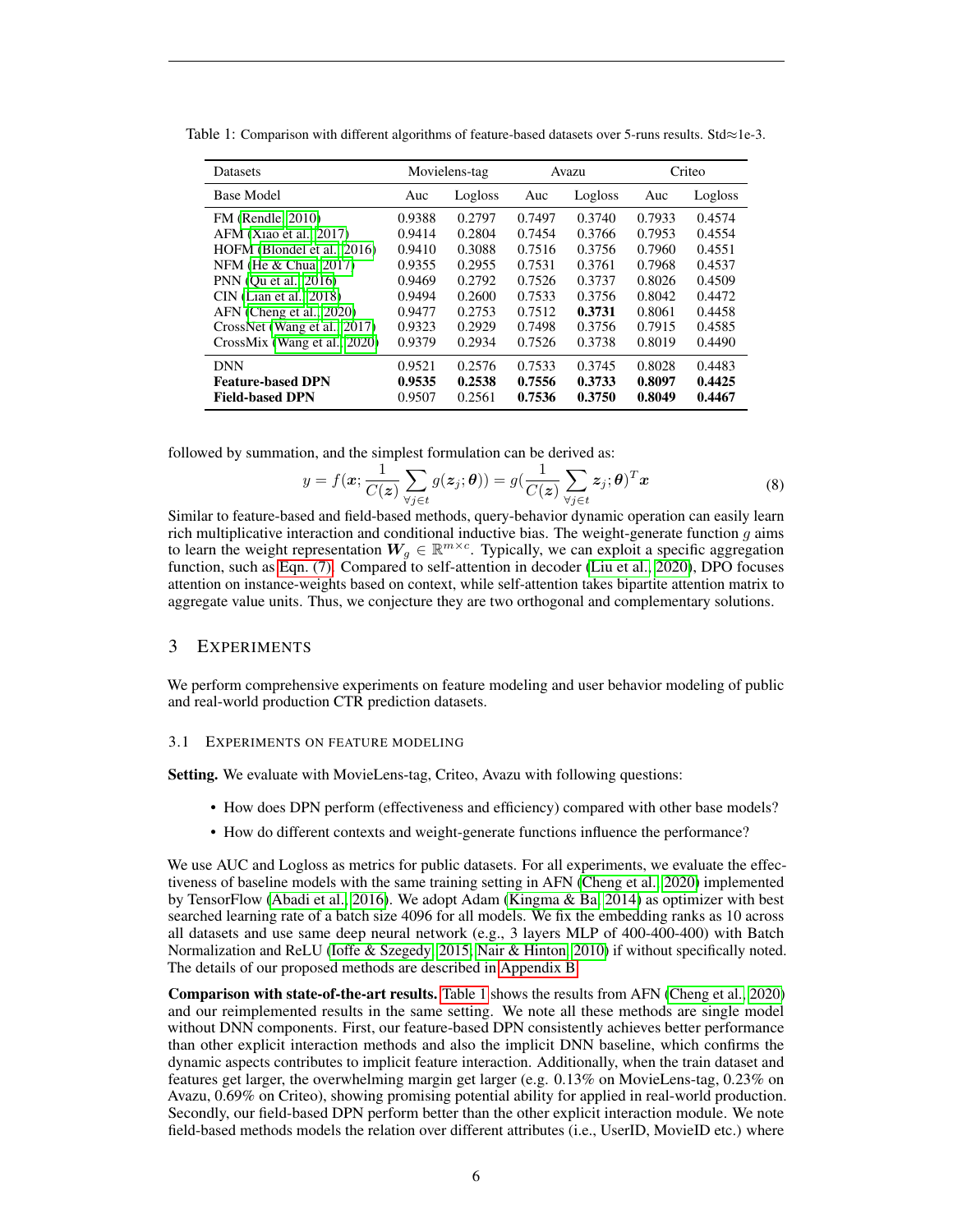<span id="page-6-0"></span>Table 2: Ablation study on MovieLens-tag dataset over 5-runs results. We show Auc and logloss.

based dynamic operation of different  $g$  is added into first layer of a 2-layer MLP(300-300). Std of metrics  $\approx$  1e-3.

(a) Instantiations of weight-generate functions: 1 feature-(b) Layers and Context: we compare the results by replacing fullyconnected layer with 1 and 2 feature-based dynamic operation of the 2-layer DNN baseline. Also, we compare dynamic results of different context.

| 9                                             | Auc              | Logloss          | Params       | Models, Eqn. $(5)$ | Context                                        | Auc              | Logloss          | Params       |
|-----------------------------------------------|------------------|------------------|--------------|--------------------|------------------------------------------------|------------------|------------------|--------------|
| Base (3-layer MLP)                            | 0.9471           | 0.2656           | 192k         | Base (2-layer MLP) | None                                           | 0.9521           | 0.2576           | 101k         |
| Base (2-layer MLP)<br>Base (2-layer MLP, 400) | 0.9521<br>0.9514 | 0.2576<br>0.2568 | 101k<br>175k | fc1<br>fc2         | z <sub>0</sub>                                 | 0.9527<br>0.9522 | 0.2563<br>0.2582 | 129k<br>372k |
| HyperDense                                    | 0.9524           | 0.2715           | 371k         | $fc1 + fc2$        | $z_0$<br>$(z_0, z_0)$                          | 0.9532           | 0.2562           | 400k         |
| Eqn. (5), $l=4$ , $\sigma$ =sigmoid           | 0.9522           | 0.2756           | 129k         | $fc1 + fc2$        | $(\boldsymbol{x}_0, \boldsymbol{x}_0)$         | 0.9535           | 0.2538           | 400k         |
| Eqn. (5), $l=4$ , $\sigma$ =softmax           | 0.9527           | 0.2563           | 129k         | $fc1 + fc2$        | $(\boldsymbol{x}_0,\boldsymbol{y}_{l_\Omega})$ | 0.9530           | 0.2549           | 401k         |
| Eqn. (5), $h=2$ , $\sigma$ =softmax           | 0.9515           | 0.2622           | 101k         | $fc1 + fc2$        | $(\boldsymbol{x}_t, \boldsymbol{x}_t)$         | 0.9533           | 0.2545           | 400k         |
| $P\phi(z)Q$                                   | 0.9503           | 0.2609           | 108k         | $fc1 + fc2$        | $(z_t, z_t)$                                   | 0.9544           | 0.2566           | 400k         |
| $W_0 + P\phi(z)Q$                             | 0.9520           | 0.2566           | 117k         | $fc1 + fc2$        | $(\boldsymbol{z}_m, \boldsymbol{z}_m)$         | 0.9530           | 0.2575           | 400k         |

(c) Instantiations of field-based dynamic parameterized network: we compare different aggregation function for MoK, [Eqn. \(5\)](#page-3-1) as shown in [Table 2a](#page-6-0) in a two-layer field-based DPN. Also, we compare the parameters and time cost with feature-based method and implicit interaction models. We implement all models on 12 cores Intel(R) Xeon(R) CPU E5-2683-v4@2.10GHz with TensorFlow op.

| Model                                  | context                                    | Auc               | Logloss           | Params          | CPU Second/Epoch |
|----------------------------------------|--------------------------------------------|-------------------|-------------------|-----------------|------------------|
| <b>DNN</b>                             | None                                       | $0.9521 \pm 5e-4$ | $0.2576 \pm 2e-3$ | 101k            | 44.7             |
| Field-DNN (implicit), 100-100          | None                                       | $0.9445 \pm 1e-3$ | $0.2669 \pm 4e-3$ | 11k             | 76.7             |
| Larger Field-DNN, 200-200              | None                                       | $0.9473 \pm 8e-4$ | $0.2663 \pm 4e-3$ | 44k             | 175.4            |
| Feature-based DPN                      | $(\boldsymbol{z}_t, \boldsymbol{z}_t)$     | $0.9544 + 6e-4$   | $0.2566 \pm 4e-3$ | 400k            | 61.4             |
| Field-based DPN (Summation)            | $(\boldsymbol{x}_0, \boldsymbol{y}_{l_0})$ | $0.9451 \pm 1e-3$ | $0.2720 \pm 7e-3$ | 46k             | 44.2             |
| Field-based DPN (Self + implicit)      | $(\boldsymbol{x}_0, \boldsymbol{y}_{l_0})$ | $0.9488 \pm 1e-3$ | $0.2607 \pm 2e-3$ | 57k             | 86.4             |
| Field-based DPN (Summation + implicit) | $(\boldsymbol{x}_0,\boldsymbol{y}_{l_0})$  | $0.9495 \pm 1e-3$ | $0.2595 + 1e-3$   | 57k             | 90.0             |
| Field-based DPN (Attention + implicit) | $(\boldsymbol{x}_0, \boldsymbol{y}_{l_0})$ | $0.9489 \pm 1e-3$ | $0.2620 + 2e-3$   | 57 <sub>k</sub> | 93.7             |
| Field-based DPN (Concat + implicit)    | $(\boldsymbol{x}_0,\boldsymbol{y}_{l_0})$  | $0.9507 \pm 1e-3$ | $0.2561 + 2e-3$   | 87k             | 95.5             |

low- and high-order information are captured in a totally different way. Specially, field-based DPN obtain additive module in parallel with multiplicative one while other high-order interaction methods follow an opposite stacked framework to learn the multiplicative features [\(Qu et al., 2016;](#page-10-7) [Cheng](#page-9-8) [et al., 2020;](#page-9-8) [He & Chua, 2017\)](#page-9-5).

Effectiveness of different instantiations of weight-generate function. [Table 2a](#page-6-0) compares different types of a feature-based dynamic operation added to the DNN baseline (right after the embedding layer for replacing the fully-connected layer). After we search the best DNN baseline model, we replace a dynamic operation with the first fully-connected layer. We list the results of different weight-generate functions, where not all methods perform better than the baseline. We implement the hypernetworks-based idea [\(Ha et al., 2016\)](#page-9-6) as HyperDense which slightly improve the baseline while add a big chunk of computation resulting for optimization difficulty. When we adopt our proposed simple and effective method as shown in [Eqn. \(5\),](#page-3-1) gate mechanism can be exploited for better performance, which means mixture of kernels have better generality. Furthermore, we explore some approaches to reduce the complexity of  $g$ , such as Multi-Head mechanism, Matrix decomposition. However, they instead downgrade the performance even cannot compete on par with the baseline. We provide more ablation study on the [Appendix D.](#page-16-0)

Multi-Layer Feature-based DPN with different contexts. [Table 2b](#page-6-0) shows the results of deeper dynamic parameterized network with different context. We separately replace DPO with first, second, and all fully connected layers in 2-layer MLP. [Table 2b](#page-6-0) shows that more feature-based DPO in general lead to better results regardless of context. We argue multiple feature-based operations can learn rich and high-order dynamic interaction by imitating MLP. High-order message can be processed with non-linear function layer by layer, which is hard to be found useful via multiplicative models.

In [Table 2b,](#page-6-0) we also study the effectiveness of different context. We set the flatted inputs  $x_0$  as the inputs of DPN and evaluate the performance of different contexts such as  $x_0$  and  $z_0$  where  $x_0$ and  $z_0$  is the flattened outputs of inputs and context embeddings respectively. We found they share similar results for most experiments while getting the best performance when we set the context as  $z_t$ (i.e. use the tag information of context embeddings as context inputs). Under careful selection of hyperparameters, this best result mainly originates from the expert knowledge of MovieLens dataset and recommendation system. Meanwhile, it reveals a nice property of our methods: the intrinsic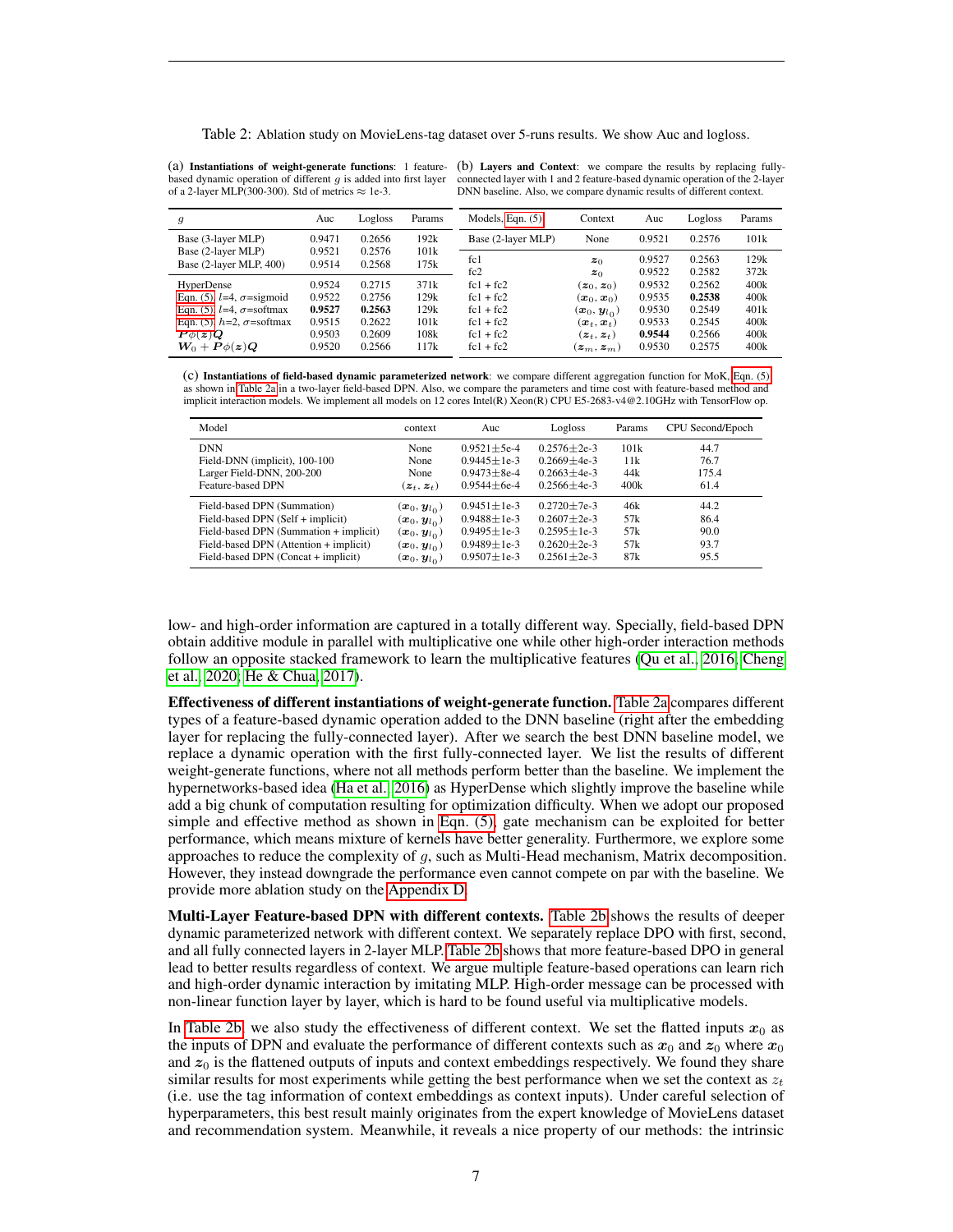<span id="page-7-1"></span>Table 4: Adapt sequence-based DPO (sDPO) on Transformer. We evaluate the effectiveness of combination of multi-head self-attention mechanism and sDPO.

Table 5: Comparison with state-of-the-art on Amazon dataset for user behavior modeling. We record the mean AUC over 5 runs. We mainly compare our methods with a well-known attention mechanism.

|             | Encoder |     | Decoder     |                                      | Model                                                                                | All                                  | <b>New</b>                           | inFreq                               |
|-------------|---------|-----|-------------|--------------------------------------|--------------------------------------------------------------------------------------|--------------------------------------|--------------------------------------|--------------------------------------|
| <b>MSA</b>  | Homo    | MSA | Heter       | AUC                                  | $DIN$ (Zhou et al., 2018b)                                                           | 0.8292                               | 0.8029                               | 0.7937                               |
|             | Х       |     | Х           | 0.8718<br>0.8755                     | DIEN (Zhou et al., 2019)<br>Trans (Vaswani et al., 2017)<br>KFAtt (Liu et al., 2020) | 0.8675<br>0.8718<br>0.8789           | 0.8457<br>0.8522<br>0.8578           | 0.8375<br>0.8438<br>0.8496           |
| √<br>√<br>Х | X<br>Х  | Х   | Х<br>√<br>Х | 0.8728<br>0.8809<br>0.8731<br>0.8775 | $DIN + Heter$<br>$DIEN + Heter$<br>Trans + Heter<br>Trans + Homo                     | 0.8836<br>0.8693<br>0.8809<br>0.8728 | 0.8554<br>0.8476<br>0.8608<br>0.8530 | 0.8583<br>0.8414<br>0.8526<br>0.8440 |
| Х           |         | x   |             | 0.8849                               | <b>sDPN</b>                                                                          | 0.8849                               | 0.8615                               | 0.8590                               |

decoupling attribute can be more separably modeled. Interestingly, we find our methods improve results of the infrequent user on MovieLens datasets, as shown in [Table 3.](#page-7-0) We believe the dynamic interaction can warm up the infrequent user embeddings, demonstrating the potential of our methods for the cold-start problem.

# Effectiveness and Efficiency of Field-

**based DPNs.** We design a family of fieldbased dynamic networks aiming to capture w atomic relationships among fields' features. [Table 2c](#page-6-0) presents results of different aggregate function. We find that all dynamic operations with different context aggregate functions perform better than the static component, even only correspond to themselves.

<span id="page-7-0"></span>

|  | Table 3: Results of infrequent user movielens datasets |  |  |
|--|--------------------------------------------------------|--|--|
|  | where occur times of a user is less than 20.           |  |  |

| Model                    | context          | Anc.            | Logloss         |
|--------------------------|------------------|-----------------|-----------------|
| DNN (implicit)           | <b>None</b>      | $0.9386 + 1e-4$ | $0.2956 + 1e-2$ |
| <b>Feature-based DPN</b> | $(z_{t}, z_{t})$ | $0.9411 + 8e-4$ | $0.2911 + 4e-3$ |
| Feature-based DPN        | $(z_m, z_m)$     | $0.9399 + 5e-4$ | $0.2929 + 2e-3$ |
| <b>Feature-based DPN</b> | $(z_u, z_u)$     | $0.9408 + 5e-4$ | $0.3000 + 5e-3$ |

We may hypothesize that additional contexts can benefit the field features after having been processed for imitating linear transformation, containing multiplicative interaction between inputs and contexts. However, we find the time-consuming is worrying in the CPU machine when the dimensions of outputs are relatively large, making it venturesome to be applied on real-world production.

# 3.2 EXPERIMENTS ON USER BEHAVIOR MODELING

Experiment setting. We evaluate sequence-based DPN (sDPN) on Amazon Electronics Datasets. We only adopt AUC as metrics with the same training setting in KFAtt [\(Liu et al., 2020\)](#page-10-4) implemented by TensorFlow. The task is to predict whether a user will write a review for the target item after reviewing historical items. We refer the readers to KFAtt [\(Liu et al., 2020\)](#page-10-4) for more details.

Comparison with state-of-the-art. From [Table 5](#page-7-1) we can see that sequence-based DPN achieves the best performance than all state-of-the-arts on total situations, including the strong baseline KFAtt. When incorporating heterogeneous DPO into the attention mechanism, we find both DIN [\(Zhou et al., 2018b\)](#page-11-0) and DIEN [\(Zhou et al., 2019\)](#page-11-1) perform better than the origin baseline where the armed DIN outperform all the base models on Amazon datasets by a large margin, which shows that heterogeneous DPO can effectively learn complementary representation which can benefit the attention mechanism.

Adaptation to Self-Attention. [Table 4](#page-7-1) presents us how sDPO performs when incorporated with self attention mechanism. For homogeneous DPO, we find it performs slightly better than MHSA counterparts. When we use session-wise representation for user behavior modeling, self-attention can capture local information over handcraft scope of time designed by experts while narrow neighbor interaction of convolution may not contribute to learning users' attention due to the short session. For heterogeneous DPO, we find it can effectively facilitate the decoder counterpart no matter which encoder we adopt. Overall, the sequence-based DPN(sDPN) achieve best results than other combination, which shows the effectiveness of our propose homogeneous and heterogeneous DPO.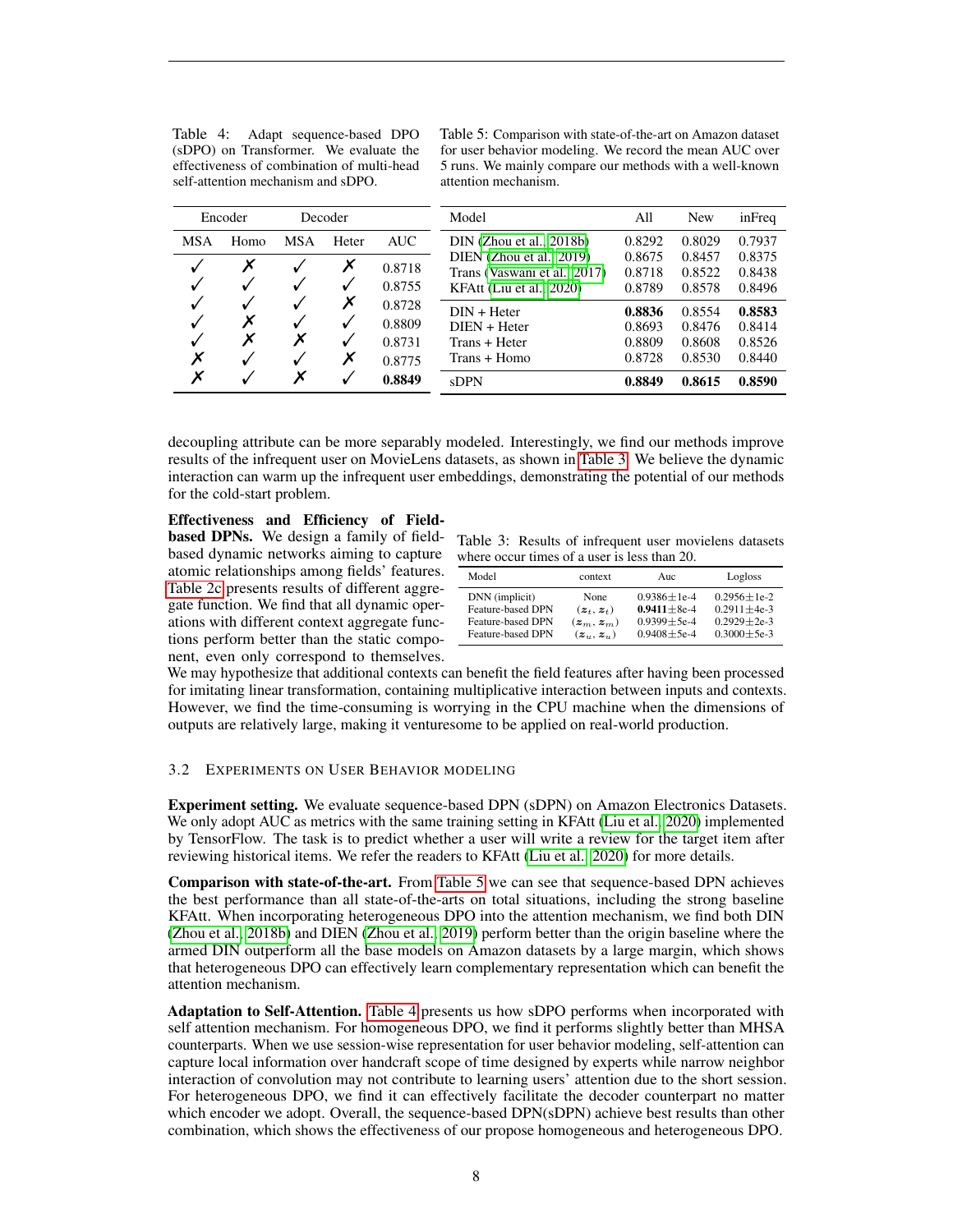| Module       | <b>MLP</b>       | Feature | Field | <b>KFAtt</b> | Homo   | Heter                  | $Auc(+gain)$                                                                                                                        | Throughput (batch/s) |
|--------------|------------------|---------|-------|--------------|--------|------------------------|-------------------------------------------------------------------------------------------------------------------------------------|----------------------|
| Base         | v                | X       | Х     | Х            | X      | Х                      | 0.7523                                                                                                                              | 101                  |
| <b>DyMLP</b> | Х<br>Х           |         | Х     | Х<br>Х       | Х<br>Х | Х<br>Х                 | $0.7530(\text{\textdegree}0.07)$<br>$0.7550(\textcolor{red}{\uparrow}0.27)$                                                         | 101<br>88            |
| Online       |                  | X       | Х     |              | Х      | Х                      | 0.7598                                                                                                                              | 55                   |
| DyJoint      | Х<br>Х<br>Х<br>Х |         |       |              | Х<br>Х | Х<br>Х<br>$\checkmark$ | $0.7609(\text{\textdegree}0.11)$<br>$0.7618(\textcolor{red}{\uparrow}0.20)$<br>$0.7624(\text{\textdegree}0.26)$<br>$0.7633$ (†0.35) | 50<br>48<br>48<br>46 |

<span id="page-8-0"></span>Table 6: Results on Real-world Production dataset. We show the details of how to incorporate DPNs into online ads system in [Appendix F.1.](#page-19-0) For feature modeling, we name DPNs as DyMLP. For both feature and user behavior modeling together with online model, we name DPNs as DyJoint.

#### 3.3 EXPERIMENTS ON REAL-WORLD PRODUCTION DATASET AND ONLINE A/B TESTING

We conduct all feature-based, field-based, and sequence-based experiments on the Real-world Production dataset. In the offline experiments, we observe the progressive improvement from modern rank models consisting of advanced user behavior and multi-modal features model in our advertising system. [Table 6](#page-8-0) shows our **DyMLP** and **DyJoint** get significant advancement compared to origin implementation. For feature interaction modeling, DyMLP shows better performance than the commonly used DNN component while only add a little extra cost. Despite we don't explore the effectiveness of ensemble DPN models in a public dataset, [Table 6](#page-8-0) presents even one lightweight field-based DPO that can benefit the generality. To reduce the complexity, we use a multi-head mechanism in feature-based DPN which may influence the effectiveness.

For sequence-based DPO, we conduct more ablation studies in [Appendix F.3.](#page-20-0) Our homogeneous DPO can act as a specific form like dynamic convolution. Incorporating it with a session-based self-attention encoder, we can inject inductive bias learned from local neighborhood information into global long-term depen-

|  |  | Table 7: Results of Online A/B testing. |  |  |
|--|--|-----------------------------------------|--|--|
|--|--|-----------------------------------------|--|--|

<span id="page-8-1"></span>

| Model   | CTRgain  | eCPMgain | TP99 latency |
|---------|----------|----------|--------------|
| Online  | $0\%$    | $0\%$    | 24ms         |
| DyJoint | $*1.0\%$ | $1.2\%$  | 29ms         |

dencies based on Transformer-like models [\(Vaswani et al., 2017;](#page-10-5) [Feng et al., 2019\)](#page-9-2). Beyond that, heterogeneous DPO can learn more conditional multiplicative interaction which models the user interest on given items, showing greater power than the homogeneous component. Combined with all techniques, we get the best results by a large margin to the online model.

In the online A/B test, [Table 7](#page-8-1) shows DyJoint contributes 1.0% CTR gain against the online component, which demonstrates the superiority over the highly optimized base model on our ad system. However, DyJoint leads to larger online latency compared to the base model due to the increment of model parameters and memory access.

# 4 CONCLUSION

In this paper, we describe a new class of neural networks that captures both explicit and implicit interaction via dynamic parameterized operation. Our proposed block can be easily inserted into existing CTR predicting architectures for fusing features from different modalities. Our experiments show that it overwhelms the existing feature-crossing-based and attention-based models on two fundamental tasks. Furthermore, we confirm its representation effectiveness in the real-world production dataset. For the theoretical understanding, we decouple dynamic operation for comprehensive study with high-order feature-crossing methods and self-attention. Overall, we open a new era where current mainstream solutions are dominated by self-attention mechanisms and MLP in CTR prediction.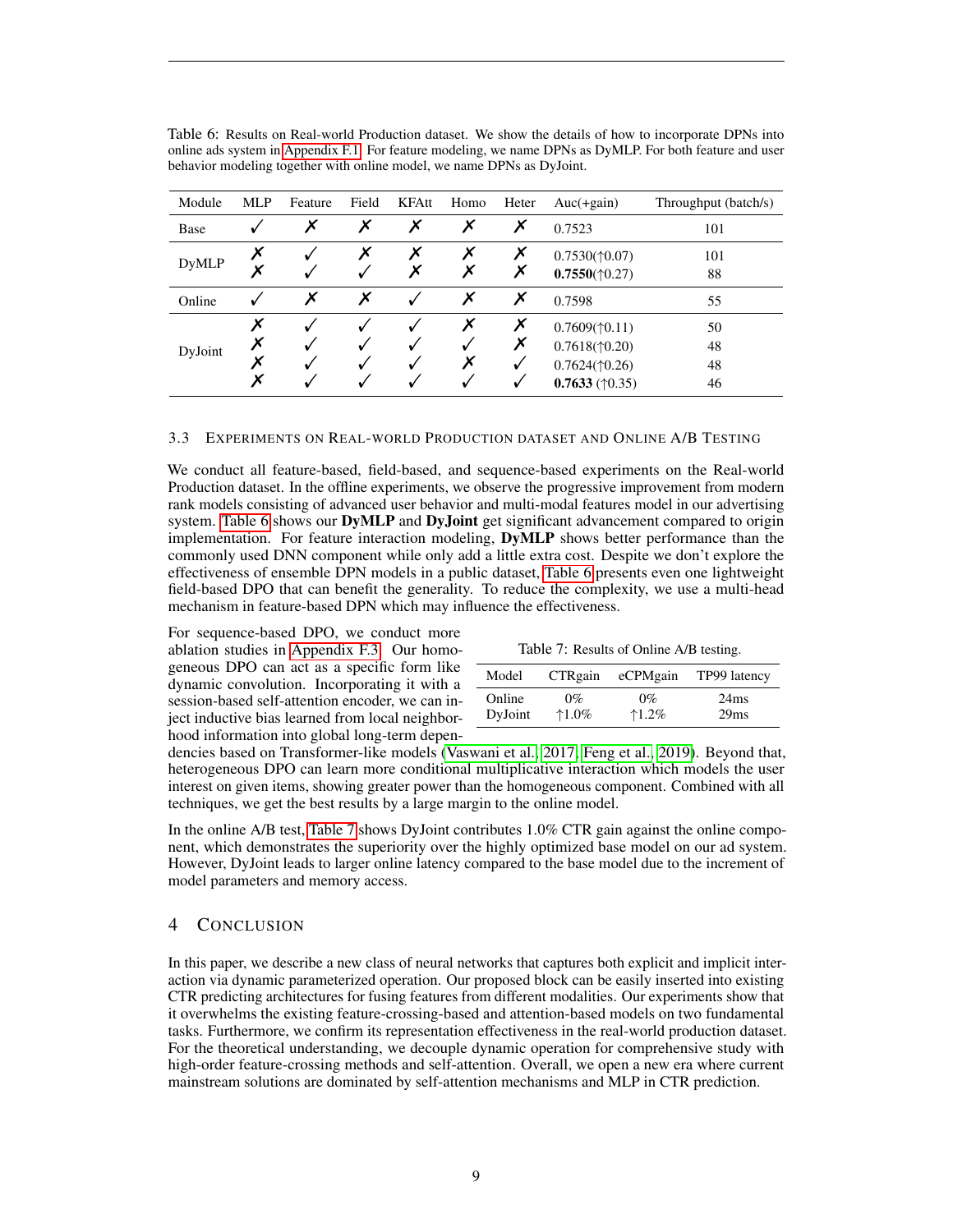## **REFERENCES**

- <span id="page-9-9"></span>Martín Abadi, Paul Barham, Jianmin Chen, Zhifeng Chen, Andy Davis, Jeffrey Dean, Matthieu Devin, Sanjay Ghemawat, Geoffrey Irving, Michael Isard, et al. Tensorflow: A system for large-scale machine learning. In *12th* {*USENIX*} *symposium on operating systems design and implementation (*{*OSDI*} *16)*, pp. 265–283, 2016.
- <span id="page-9-7"></span>Mathieu Blondel, Akinori Fujino, Naonori Ueda, and Masakazu Ishihata. Higher-order factorization machines. In *NIPS'16 Proceedings of the 30th International Conference on Neural Information Processing Systems*, volume 29, pp. 3359–3367, 2016.
- <span id="page-9-3"></span>Yinpeng Chen, Xiyang Dai, Mengchen Liu, Dongdong Chen, Lu Yuan, and Zicheng Liu. Dynamic convolution: Attention over convolution kernels. In *2020 IEEE/CVF Conference on Computer Vision and Pattern Recognition (CVPR)*, pp. 11030–11039, 2020.
- <span id="page-9-0"></span>Heng-Tze Cheng, Levent Koc, Jeremiah Harmsen, Tal Shaked, Tushar Chandra, Hrishi Aradhye, Glen Anderson, Greg Corrado, Wei Chai, Mustafa Ispir, et al. Wide & deep learning for recommender systems. In *Proceedings of the 1st workshop on deep learning for recommender systems*, pp. 7–10, 2016.
- <span id="page-9-8"></span>Weiyu Cheng, Yanyan Shen, and Linpeng Huang. Adaptive factorization network: Learning adaptiveorder feature interactions. In *Proceedings of the AAAI Conference on Artificial Intelligence*, volume 34, pp. 3609–3616, 2020.
- <span id="page-9-12"></span>Paul Covington, Jay Adams, and Emre Sargin. Deep neural networks for youtube recommendations. In *Proceedings of the 10th ACM conference on recommender systems*, pp. 191–198, 2016.
- <span id="page-9-2"></span>Yufei Feng, Fuyu Lv, Weichen Shen, Menghan Wang, Fei Sun, Yu Zhu, and Keping Yang. Deep session interest network for click-through rate prediction. In *Proceedings of the Twenty-Eighth International Joint Conference on Artificial Intelligence*, pp. 2301–2307, 2019.
- <span id="page-9-1"></span>Huifeng Guo, Ruiming Tang, Yunming Ye, Zhenguo Li, and Xiuqiang He. Deepfm: a factorizationmachine based neural network for ctr prediction. *arXiv preprint arXiv:1703.04247*, 2017.
- <span id="page-9-6"></span>David Ha, Andrew Dai, and Quoc V Le. Hypernetworks. *arXiv preprint arXiv:1609.09106*, 2016.
- <span id="page-9-13"></span>Yizeng Han, Gao Huang, Shiji Song, Le Yang, Honghui Wang, and Yulin Wang. Dynamic neural networks: A survey. *arXiv preprint arXiv:2102.04906*, 2021.
- <span id="page-9-16"></span>F Maxwell Harper and Joseph A Konstan. The movielens datasets: History and context. *Acm transactions on interactive intelligent systems (tiis)*, 5(4):1–19, 2015.
- <span id="page-9-5"></span>Xiangnan He and Tat-Seng Chua. Neural factorization machines for sparse predictive analytics. In *Proceedings of the 40th International ACM SIGIR conference on Research and Development in Information Retrieval*, pp. 355–364, 2017.
- <span id="page-9-15"></span>Jie Hu, Li Shen, and Gang Sun. Squeeze-and-excitation networks. In *Proceedings of the IEEE conference on computer vision and pattern recognition*, pp. 7132–7141, 2018.
- <span id="page-9-14"></span>Gao Huang, Danlu Chen, Tianhong Li, Felix Wu, Laurens van der Maaten, and Kilian Weinberger. Multi-scale dense networks for resource efficient image classification. In *International Conference on Learning Representations*, 2018.
- <span id="page-9-11"></span>Sergey Ioffe and Christian Szegedy. Batch normalization: Accelerating deep network training by reducing internal covariate shift. In *International conference on machine learning*, pp. 448–456. PMLR, 2015.
- <span id="page-9-4"></span>Siddhant M. Jayakumar, Jacob Menick, Wojciech M. Czarnecki, Jonathan Schwarz, Jack Rae, Simon Osindero, Yee Whye Teh, Tim Harley, and Razvan Pascanu. Multiplicative interactions and where to find them. In *ICLR 2020 : Eighth International Conference on Learning Representations*, 2020.
- <span id="page-9-10"></span>Diederik P Kingma and Jimmy Ba. Adam: A method for stochastic optimization. *arXiv preprint arXiv:1412.6980*, 2014.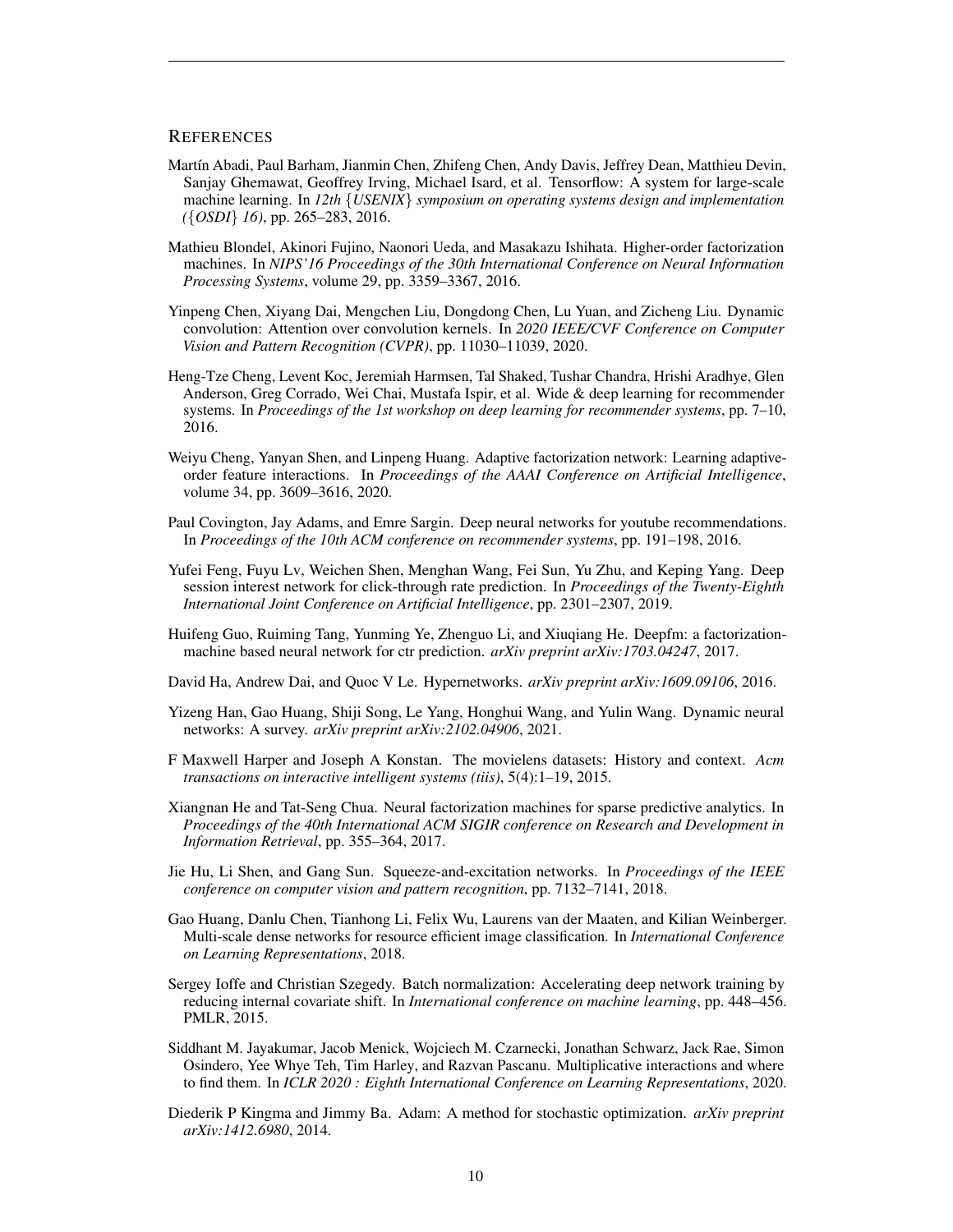- <span id="page-10-14"></span>Yunsheng Li, Yinpeng Chen, Xiyang Dai, mengchen liu, Dongdong Chen, Ye Yu, Lu Yuan, Zicheng Liu, Mei Chen, and Nuno Vasconcelos. Revisiting dynamic convolution via matrix decomposition. In *ICLR 2021: The Ninth International Conference on Learning Representations*, 2021.
- <span id="page-10-8"></span>Jianxun Lian, Xiaohuan Zhou, Fuzheng Zhang, Zhongxia Chen, Xing Xie, and Guangzhong Sun. xdeepfm: Combining explicit and implicit feature interactions for recommender systems. In *Proceedings of the 24th ACM SIGKDD International Conference on Knowledge Discovery & Data Mining*, pp. 1754–1763, 2018.
- <span id="page-10-6"></span>Tsung-Yu Lin, Aruni RoyChowdhury, and Subhransu Maji. Bilinear cnn models for fine-grained visual recognition. In *Proceedings of the IEEE international conference on computer vision*, pp. 1449–1457, 2015.
- <span id="page-10-4"></span>Hu Liu, Jing Lu, Xiwei Zhao, Sulong Xu, Hao Peng, Yutong Liu, Zehua Zhang, Jian Li, Junsheng Jin, Yongjun Bao, et al. Kalman filtering attention for user behavior modeling in ctr prediction. *arXiv preprint arXiv:2010.00985*, 2020.
- <span id="page-10-13"></span>Julian McAuley, Christopher Targett, Qinfeng Shi, and Anton Van Den Hengel. Image-based recommendations on styles and substitutes. In *Proceedings of the 38th international ACM SIGIR conference on research and development in information retrieval*, pp. 43–52, 2015.
- <span id="page-10-9"></span>Vinod Nair and Geoffrey E Hinton. Rectified linear units improve restricted boltzmann machines. In *Icml*, 2010.
- <span id="page-10-7"></span>Yanru Qu, Han Cai, Kan Ren, Weinan Zhang, Yong Yu, Ying Wen, and Jun Wang. Product-based neural networks for user response prediction. In *2016 IEEE 16th International Conference on Data Mining (ICDM)*, pp. 1149–1154, 2016.
- <span id="page-10-0"></span>Steffen Rendle. Factorization machines. In *2010 IEEE International Conference on Data Mining*, pp. 995–1000. IEEE, 2010.
- <span id="page-10-2"></span>Steffen Rendle, Walid Krichene, Li Zhang, and John Anderson. Neural collaborative filtering vs. matrix factorization revisited. In *Fourteenth ACM Conference on Recommender Systems*, pp. 240–248, 2020.
- <span id="page-10-10"></span>Badrul Sarwar, George Karypis, Joseph Konstan, and John Riedl. Item-based collaborative filtering recommendation algorithms. In *Proceedings of the 10th international conference on World Wide Web*, pp. 285–295, 2001.
- <span id="page-10-16"></span>Ying Shan, T Ryan Hoens, Jian Jiao, Haijing Wang, Dong Yu, and JC Mao. Deep crossing: Web-scale modeling without manually crafted combinatorial features. In *Proceedings of the 22nd ACM SIGKDD international conference on knowledge discovery and data mining*, pp. 255–262, 2016.
- <span id="page-10-3"></span>Weiping Song, Chence Shi, Zhiping Xiao, Zhijian Duan, Yewen Xu, Ming Zhang, and Jian Tang. Autoint: Automatic feature interaction learning via self-attentive neural networks. In *Proceedings of the 28th ACM International Conference on Information and Knowledge Management*, pp. 1161–1170, 2019.
- <span id="page-10-11"></span>Yang Song, Ali Mamdouh Elkahky, and Xiaodong He. Multi-rate deep learning for temporal recommendation. In *Proceedings of the 39th International ACM SIGIR conference on Research and Development in Information Retrieval*, pp. 909–912, 2016.
- <span id="page-10-15"></span>Nitish Srivastava, Geoffrey Hinton, Alex Krizhevsky, Ilya Sutskever, and Ruslan Salakhutdinov. Dropout: a simple way to prevent neural networks from overfitting. *The journal of machine learning research*, 15(1):1929–1958, 2014.
- <span id="page-10-12"></span>Ryutaro Tanno, Kai Arulkumaran, Daniel Alexander, Antonio Criminisi, and Aditya Nori. Adaptive neural trees. In *International Conference on Machine Learning*, pp. 6166–6175. PMLR, 2019.
- <span id="page-10-5"></span>Ashish Vaswani, Noam Shazeer, Niki Parmar, Jakob Uszkoreit, Llion Jones, Aidan N Gomez, Lukasz Kaiser, and Illia Polosukhin. Attention is all you need. *arXiv preprint arXiv:1706.03762*, 2017.
- <span id="page-10-1"></span>Ruoxi Wang, Bin Fu, Gang Fu, and Mingliang Wang. Deep & cross network for ad click predictions. In *Proceedings of the ADKDD'17*, pp. 12, 2017.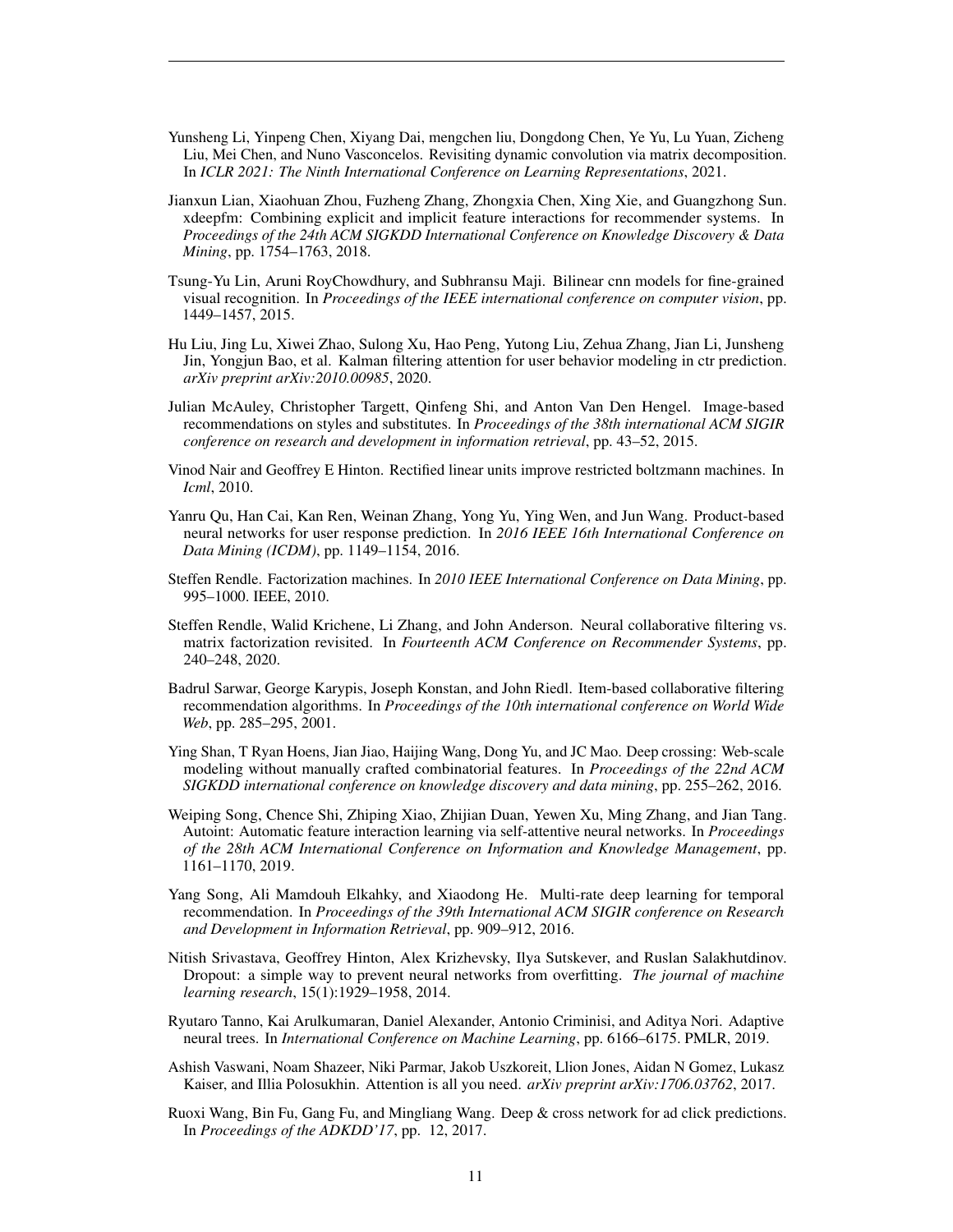- <span id="page-11-6"></span>Ruoxi Wang, Rakesh Shivanna, Derek Z Cheng, Sagar Jain, Dong Lin, Lichan Hong, and Ed H Chi. Dcn-m: Improved deep & cross network for feature cross learning in web-scale learning to rank systems. *arXiv preprint arXiv:2008.13535*, 2020.
- <span id="page-11-3"></span>Felix Wu, Angela Fan, Alexei Baevski, Yann N. Dauphin, and Michael Auli. Pay less attention with lightweight and dynamic convolutions. In *International Conference on Learning Representations*, 2019.
- <span id="page-11-5"></span>Jun Xiao, Hao Ye, Xiangnan He, Hanwang Zhang, Fei Wu, and Tat-Seng Chua. Attentional factorization machines: learning the weight of feature interactions via attention networks. In *Proceedings of the 26th International Joint Conference on Artificial Intelligence*, pp. 3119–3125, 2017.
- <span id="page-11-2"></span>Brandon Yang, Gabriel Bender, Quoc V. Le, and Jiquan Ngiam. Condconv: Conditionally parameterized convolutions for efficient inference. In *Advances in Neural Information Processing Systems*, volume 32, pp. 1307–1318, 2019.
- <span id="page-11-7"></span>Feng Yu, Qiang Liu, Shu Wu, Liang Wang, and Tieniu Tan. A dynamic recurrent model for next basket recommendation. In *Proceedings of the 39th International ACM SIGIR conference on Research and Development in Information Retrieval*, pp. 729–732, 2016.
- <span id="page-11-4"></span>Chang Zhou, Jinze Bai, Junshuai Song, Xiaofei Liu, Zhengchao Zhao, Xiusi Chen, and Jun Gao. Atrank: An attention-based user behavior modeling framework for recommendation. In *Proceedings of the AAAI Conference on Artificial Intelligence*, volume 32, 2018a.
- <span id="page-11-0"></span>Guorui Zhou, Xiaoqiang Zhu, Chenru Song, Ying Fan, Han Zhu, Xiao Ma, Yanghui Yan, Junqi Jin, Han Li, and Kun Gai. Deep interest network for click-through rate prediction. In *Proceedings of the 24th ACM SIGKDD International Conference on Knowledge Discovery & Data Mining*, pp. 1059–1068, 2018b.
- <span id="page-11-1"></span>Guorui Zhou, Na Mou, Ying Fan, Qi Pi, Weijie Bian, Chang Zhou, Xiaoqiang Zhu, and Kun Gai. Deep interest evolution network for click-through rate prediction. In *Proceedings of the AAAI conference on artificial intelligence*, volume 33, pp. 5941–5948, 2019.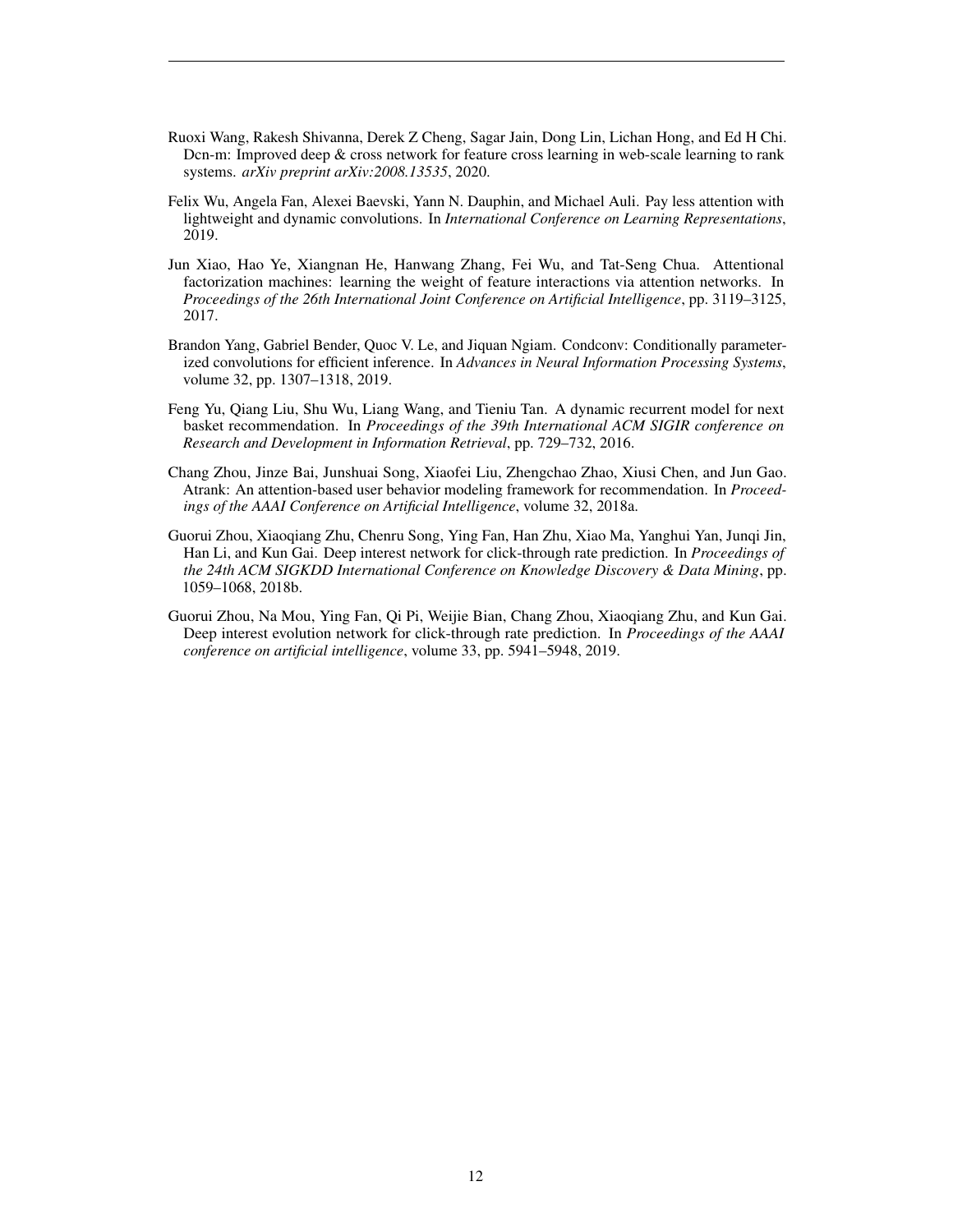Table 8: Statistics of datasets for feature modeling.

<span id="page-12-2"></span>

| Datasets              | instance   | fields | features |
|-----------------------|------------|--------|----------|
| Criteo                | 45302405   | 39     | 2086936  |
| Avazu                 | 40428967   | 22     | 1544250  |
| Movielens-tag         | 2006859    | 3      | 90445    |
| Movielens-1M          | 739012     |        | 3529     |
| Real-world Production | 12 Billion | 96     | N/A      |

<span id="page-12-1"></span>

Figure 3: Illustration of stacked, parallel and ours paradigm for traditional CTR prediction.

# <span id="page-12-0"></span>A RELATED WORK

Feature Crossing as high-order interaction has been widely explored in CTR prediction and recommendation system by capture a cross feature which can be defined as  $\prod_{i=0}^n x_i^{a_i}$ . Factorization Machine [\(Rendle, 2010\)](#page-10-0) was firstly proposed to calculate similarity by using **inner product** between two different features (e.g, item feature and user feature) borrowed from the collaborative-filtering based model [\(Sarwar et al., 2001\)](#page-10-10). With the rise of deep neural network, recent works focus on combining feature crossing with *Embedding+MLP* paradigm for better performance (i.e. stacked and parallel paradigm) as shown in [Fig. \(3a\)](#page-12-1) and [Fig. \(3b\).](#page-12-1) Late fusion is mostly used in **parallel** paradigm. Wide and deep [\(Cheng et al., 2016\)](#page-9-0) propose wide component to form order-2 features by cross-product transformation between sparse inputs and a deep layer for order-1 features. DCN [\(Wang](#page-10-1) [et al., 2017\)](#page-10-1) propose to use parallel structure composed by bit-wise cross-layer and deep neural network. DeepFM [\(Guo et al., 2017\)](#page-9-1) adopts a parallel structure to fuse the FM and DNN outputs. To facilitating the high-order representation, xDeepFM [\(Lian et al., 2018\)](#page-10-8) are proposed to generate vector-wise high-order feature, achieving further advancement by stacking multiple interaction layers. Contrast to polynomial networks, AutoInt[\(Song et al., 2019\)](#page-10-3) exploit a multi-head self-attention layer to automatically learn the high-order feature interaction of all atom features(e.g. item id, user id, brand id etc.). Ensembled with DNN, AutoInt achieve better result. Constrast to parallel ensemble methods, **stacked paradigm** uses an explicit layer to extract cross features followed by an implicit layer to process them, i.e. DNN. NeuFM [\(He & Chua, 2017\)](#page-9-5) uses Bi-Interaction layer with stacked deep neural network for bridging generalized linear models and deep learning. AFN [\(Cheng et al.,](#page-9-8) [2020\)](#page-9-8) models cross features of adaptive orders followed by 3-layer MLP. Despite the inherit strong generality incorporated with DNN, stack paradigm often resorts to further ensemble with DNN for better results.

However, due to either the low capacity or high latency of so-called interaction layer, those methods typically failed in real-world rank system. Recent application of polynomial networks on CTR prediction can be seen as a special case of multiplicative interaction to formulate scalar-wise, element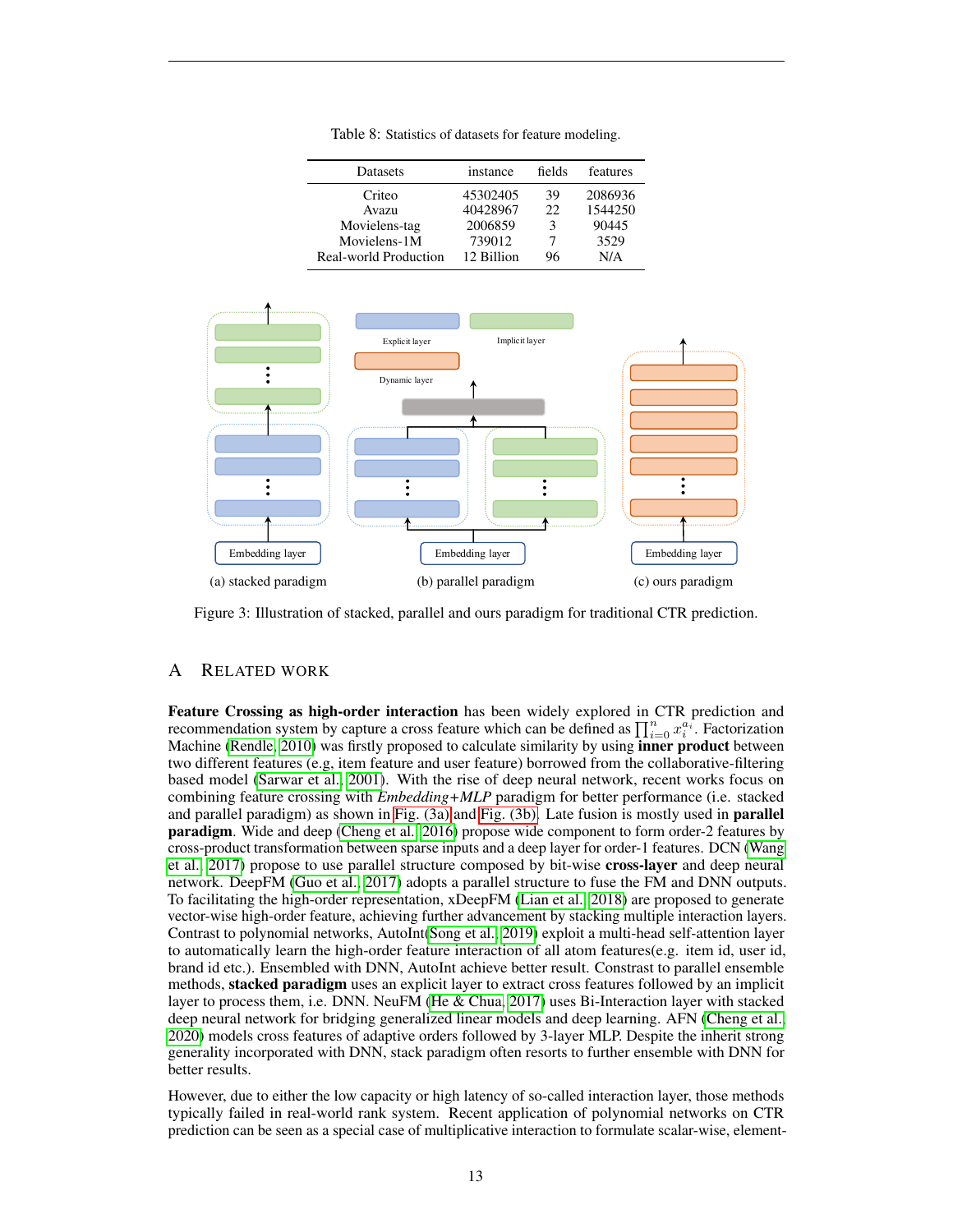wise or feature-wise multiplier fusion between projected embeddings. We prove that our methods can degrade as the bit-wise cross-layer [\(Wang et al., 2017\)](#page-10-1) and pairwise interaction layer [\(Rendle, 2010\)](#page-10-0).

User behavior modeling aims to extract users' dynamic and evolving interest over items. Earlier works [\(Covington et al., 2016;](#page-9-12) [Song et al., 2016;](#page-10-11) [Yu et al., 2016\)](#page-11-7) use a target-independent manner to aggregate total behaviors, failed to learn the interaction between target and past behaviors. Recent works [\(Zhou et al., 2019;](#page-11-1) [2018b;](#page-11-0)[a;](#page-11-4) [Liu et al., 2020\)](#page-10-4) achieve massive improvement by adopting attention mechanism for modeling long-range representation between user historical behaviors and other target features. Orthogonally, our proposed methods can be formulated as multiplicative interaction between two different streams.

Dynamic Neural Networks enjoy preferable properties than static ones, whose computation graph and forward parameters are fixed with limited representation power [\(Han et al., 2021\)](#page-9-13). Instance-wise dynamic neural networks typically have dynamic structure [\(Tanno et al., 2019\)](#page-10-12), dynamic weights [\(Yang et al., 2019;](#page-11-2) [Ha et al., 2016;](#page-9-6) [Chen et al., 2020\)](#page-9-3), or dynamic layers [\(Huang et al., 2018\)](#page-9-14) in inference time. Jayakumar [\(Jayakumar et al., 2020\)](#page-9-4) provide theoretical comprehension about why *dynamic weights* are beneficial: *HyperNetworks* [\(Ha et al., 2016\)](#page-9-6) can be thought of generalised multiplicative interaction in the non-factorised sense, whose filters are generated by conditional inputs.

# <span id="page-13-0"></span>B IMPLEMENTATION DETAILS OF DPN

## B.1 DATASETS AND EXPERIMENTAL PROTOCOLS

Public dataset for feature-interaction modeling. We conduct experiments on three public real-world datasets in [Section 3.1](#page-5-1) as shown in [Table 8.](#page-12-2) MovieLens-tags<sup>[2](#page-0-0)</sup> has been prepared into (user, movie, tag) format for personalized recommendation. Totally, there are 2006859 tuples, constituting of [3](#page-0-0) categorical fields: UserID, MovieID and tag. Avazu<sup>3</sup> is click-through rate dataset including 22 feature fields of user features and advertisement attributes. There are about 40 million instances in total. Criteo<sup>[4](#page-0-0)</sup> is a benchmark dataset for displayed ads CTR prediction, containing 26 categorical fields and 13 numeric fields. It has about 45 million user-click records on displayed ads. We split the dataset in 7:2:1 for training, validataion and testing respectively.

Public dataset for user behavior modeling We conduct sequence modeling on Amazon book dataset [\(McAuley et al., 2015\)](#page-10-13) to learn users' interest. We use the 5-core Electronics subset, including 1689188 instances with 192403 users and 63001 goods from 801 categories. The task is to predict the intent of writing users' review for a target item regard to the historical reviews. In practice, we use the last review of each user as test split while others as train split. The negative instances are randomly sampled from not-reviewed items.

Real-world Production dataset is a daily traffic log generated from the search advertising system. Typically, we sample negatively a first 32-days click-through logs for training data containing 2.4 billion samples and non-negatively the next-day click-through logs for test data containing about 1 million samples. For the user-behavior data setting, we follow the KFAtt [\(Liu et al., 2020\)](#page-10-4) to choose user clicks/queries in previous 70 days as behavior  $v/k$ . The other features consist of the query, user and ad profile, ad image and contexts, built for modeling feature interaction.

Metrics: AUC is almost the default offline evaluation metrics in advertising system due to the direct relation to online performance. Thus, we use *AUC* as a evaluation metric for evaluation on both public dataset and real-world production dataset. For fair comparison, we additionally add *Logloss* as another metric when evaluated on public dataset. We denote that 0.001-level improvement of *AUC* on CTR prediction task is significant, which has been a common sense in previous works [\(Cheng](#page-9-0) [et al., 2016;](#page-9-0) [Guo et al., 2017;](#page-9-1) [Lian et al., 2018;](#page-10-8) [Wang et al., 2020;](#page-11-6) [Wang et al., 2017\)](#page-10-1).

<sup>2</sup> https://grouplens.org/datasets/movielens/

<sup>3</sup> https://www.kaggle.com/c/avazu-ctr-prediction

<sup>4</sup> https://www.kaggle.com/c/criteo-display-ad-challenge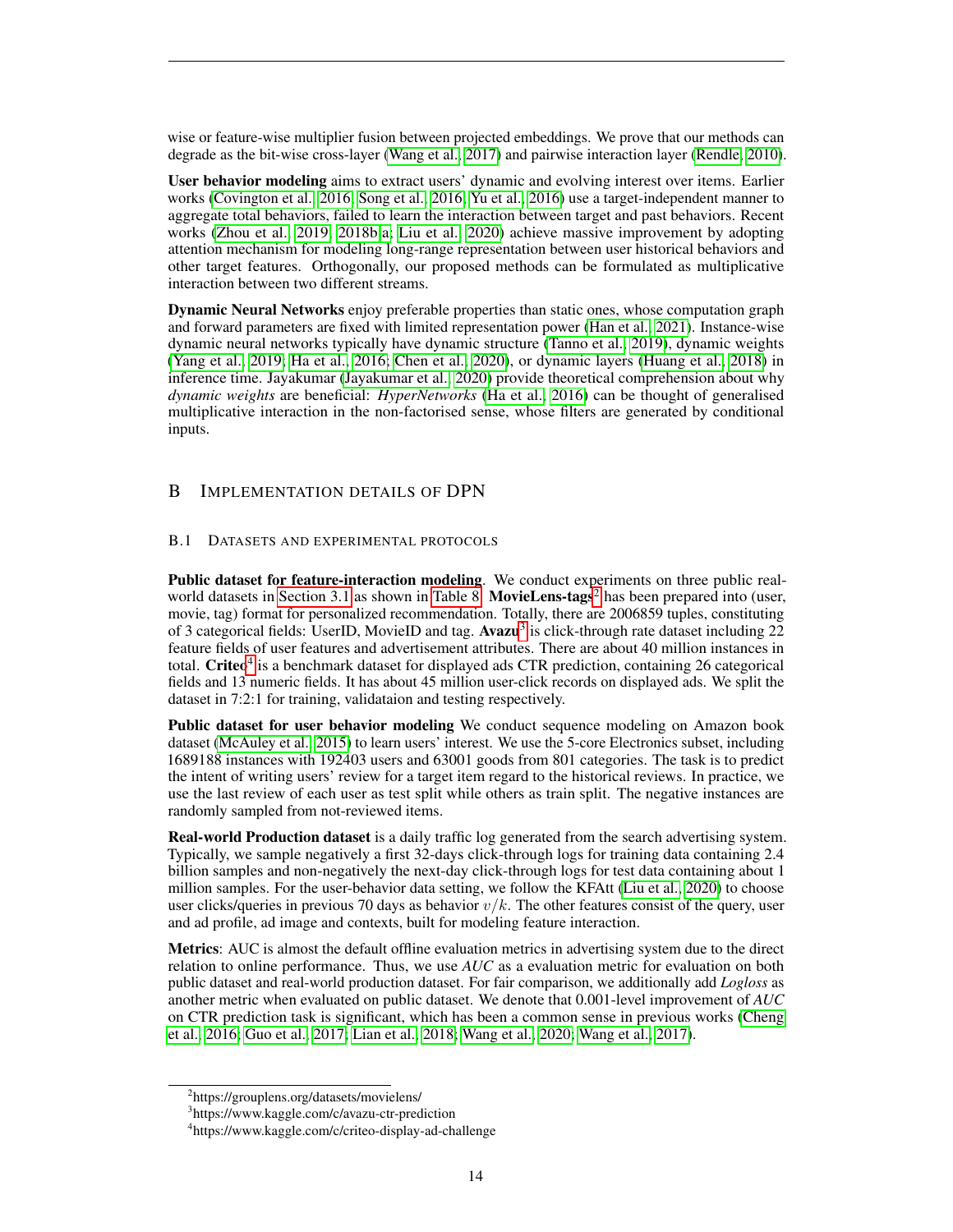#### B.2 EMBEDDING LAYER

For all ctr models, the categorical features and dense features (UserID, ItemID, User Age etc) are hashed to sparse one-hot features as the inputs of embedding layers. We project i-th one-hot feature from sparse high-dimensional space to a lower one via  $x_{emb,i} = W_i e_i$ , where  $e_i \in \{0,1\}^v$  and  $W \in$  $\mathbb{R}^{e \times v}$ ; v and e means vocab and embedding size respectively. Thus, for **feature-based** modeling, we take the output of the concatenation of all the embedding vectors:  $x_0 = [x_{emb,0}, x_{emb,1}, ..., x_{emb,n}]$ as our named **features**. For **field-based** modeling, we instead take the embedding vectors of every sparse ID as fields aiming to learning the interaction of pairwise features (e.g. [UserID, ItemID], [UserID, UserAge]).

#### B.3 FEATURE-BASED AND FIELD-BASED MODELING

As mention in [Eqn. \(3\),](#page-2-0) all of our methods induce an extra information features  $z$  for boosting generalization. However, we don't use extra fields as show in [Table 8](#page-12-2) which represents the effectiveness comes from the combination of fully-connected layer and feature-crossing module. For feature-based and field-based DPN, we stack several feature- and field-based DPO layer followed by classifier layer to build them. The implicit interaction module of feature-based DPN is fully-connected layer with non-linear function, while the implicit part of field-based DPN has two parts: field-interaction module  $W_f$  and linear transformation module  $W_l$ , where  $W_f \in \mathbb{R}^{n \times n}$  and  $W_l \in \mathbb{R}^{e_{l-1} \times e_l}$ . Thus the static outputs can be calculate by  $W_f X_0 W_l$ , where  $X_0 \in \mathbb{R}^{n \times e_{l-1}}$ . We name it as **Field-DNN**.

#### B.4 USER BEHAVIOR MODELING ON AMAZON DATASET

To evaluate the effectiveness of adapting sDPO on various methods, we adpot different strategy to combine sDPO with DIN, DIEN and Transformer. For DIN and DIEN, we produce the heterogeneous DPO outputs followed by element-wise summation with origin attention mechanism outputs. For Transformer, we sum the homogeneous and heterogeneous DPO outputs and self attention outputs in encoder and decoder respectively. Except for the increment benefit over other methods, we test the effectiveness only using DPO, i.e. sequence-based Dynamic Parameterized Network (sDPN). The sDPN simply replaces the self attention counterparts on Transformer framerwork by DPO layers.

### B.5 USER BEHAVIOR MODELING FOR REAL-WORLD PRODUCTION DATASET

We follow the setting of KFAtt [\(Liu et al., 2020\)](#page-10-4) along with the feature-based methods and field-based methods, evaluated only on real-world production dataset. There, 96 multi-modal features are first embedded into 16-dimension vectors and then fed for field-based and feature dynamic operation. The origin implement make use of 4-layer MLP with dimension 1024, 512, 256, 1. When there is a 30 minutes' time interval between adjacent behaviors, we conduct a session segmentation. For each instance, we use at most 10 sessions and 25 behaviors per session. The learnt hidden user interest,  $\hat{v}^q \in R^{64}$  is concatenated to the output of 1st FC layer together with a 150-dimensional visual feature vector. Our homogeneous behavior-behavior operation are used to fuse the session-based self-attention encoder output in additive way with kernel size = 3. Our heterogeneous query-behavior operation are used to fuse the predicted interest produced by cross-attention. All the weight generate function are a SE-layer [\(Hu et al., 2018\)](#page-9-15) whose intermediate down ratio is grid searched from [0.125, 0.25, 0.5].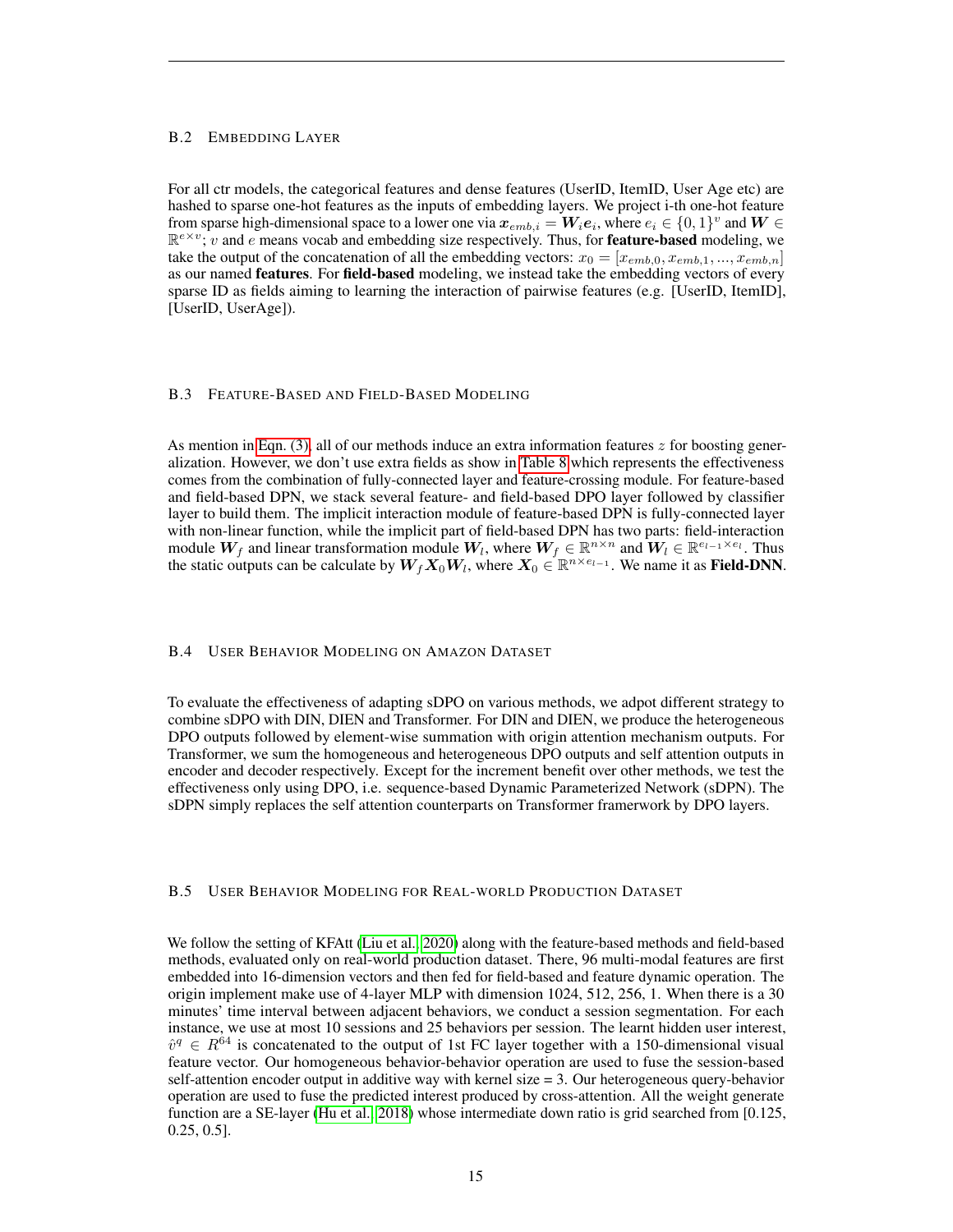# <span id="page-15-0"></span>C ANALYSIS MULTIPLICATIVE ATTRIBUTE OF SDPO

## C.1 ANALYSIS OF HOMOGENEOUS DPO

<span id="page-15-1"></span>
$$
\mathbf{y}_{i} = f(\mathbf{x}_{i}; \frac{1}{C(\mathbf{z})} \sum_{\forall j} g(\mathbf{z}_{j}; \theta))
$$
\n
$$
= \frac{1}{C(\mathbf{x})} \sum_{l=1-\frac{k}{2}}^{\lfloor \frac{k}{2} \rfloor} \sum_{j=0}^{t} g_{l,w}(\mathbf{x}_{j}; \theta) \mathbf{x}_{i+l} + \sum_{j=0}^{t} g_{l,b}(\mathbf{x}_{j}; \theta)
$$
\n
$$
= \sum_{l=1-\frac{k}{2}}^{\lfloor \frac{k}{2} \rfloor} (\mathbf{W}_{2,l}^{T}(\mathbf{W}_{1,l}^{T} \sum_{j=0}^{t} \mathbf{x}_{j} + b_{1,l}) + \mathbf{b}_{2,l})^{T} \mathbf{x}_{i+l} + g_{b}(\hat{\mathbf{x}})
$$
\n
$$
= \sum_{l=1-\frac{k}{2}}^{\lfloor \frac{k}{2} \rfloor} \sum_{j=0}^{t} \mathbf{x}_{j}^{T} \mathbf{W}_{1,l} \mathbf{W}_{2,l} \mathbf{x}_{i+l} + W_{s,l}^{T} \mathbf{x}_{i+l}) + g_{b}(\hat{\mathbf{x}})
$$
\n(9)

As shown in [Eqn. \(9\),](#page-15-1) we show the homogeneous DPO actually learns both multiplicative and additive relation among local neighbor and each behavior features followed by summation aggregate function when we don't use non-linear function. To further reduce complexity, a common way is to learn the feature interaction between global embedding aggregated firstly and local neighbor, formulated as:

$$
\boldsymbol{y}_{i} = \sum_{l=-\frac{k}{2}}^{\lfloor \frac{k}{2} \rfloor} (\boldsymbol{W}_{2,l}^{T} \sigma(\boldsymbol{W}_{1,l}^{T} \sum_{j=0}^{t} \boldsymbol{x}_{j} + b_{1,l}) + \boldsymbol{b}_{2,l})^{T} \boldsymbol{x}_{i+l}
$$
(10)

where  $\sigma$  can be sigmoid and softmax function.

# C.2 ANALYSIS OF HETEROGENEOUS DPO

<span id="page-15-2"></span>
$$
y = f(\boldsymbol{x}; \frac{1}{C(\boldsymbol{z})} \sum_{\forall j \in t} g(z_j; \boldsymbol{\theta}))
$$
  
\n
$$
= g_w(\frac{1}{C(\boldsymbol{z})} \sum_{\forall j \in t} z_j; \boldsymbol{\theta})^T \boldsymbol{x} + g_b(\frac{1}{C(\boldsymbol{z})} \sum_{\forall j \in t} z_j; \boldsymbol{\theta})
$$
  
\n
$$
= (\boldsymbol{W}_2^T (\boldsymbol{W}_1^T \sum_{j=0}^t z_j + b_1) + b_2)^T \boldsymbol{x} + g_b(\boldsymbol{z})
$$
  
\n
$$
= (\boldsymbol{W}_2^T (\boldsymbol{W}_1^T \boldsymbol{z}))^T \boldsymbol{x} + (\boldsymbol{W}_2^T b_1 + b_2)^T \boldsymbol{x} + g_b(\boldsymbol{z})
$$
  
\n
$$
= \underbrace{\boldsymbol{z}^T \boldsymbol{W}_1 \boldsymbol{W}_2 \boldsymbol{x}}_{query = whole} + \boldsymbol{W}_s^T \boldsymbol{x} = \frac{1}{C(\boldsymbol{z})} \sum_{j=0}^t (\boldsymbol{z}_j^T \boldsymbol{W}_1 \boldsymbol{W}_2 \boldsymbol{x}) + \boldsymbol{W}_s^T \boldsymbol{x} + g_b(\boldsymbol{z})
$$
  
\n
$$
= \underbrace{\boldsymbol{z}^T \boldsymbol{W}_1 \boldsymbol{W}_2 \boldsymbol{x}}_{query = whole} + \boldsymbol{W}_s^T \boldsymbol{x} = \frac{1}{C(\boldsymbol{z})} \sum_{j=0}^t (\boldsymbol{z}_j^T \boldsymbol{W}_1 \boldsymbol{W}_2 \boldsymbol{x}) + \boldsymbol{W}_s^T \boldsymbol{x} + g_b(\boldsymbol{z})
$$
  
\n(11)

As shown in [Eqn. \(11\),](#page-15-2) We decompose the simplest formulation of [Eqn. \(8\)](#page-5-2) where  $\bm{W}_1\in\mathbb{R}^{d*n},\bm{W}_2\in$  $\mathbb{R}^{n*(m*c)}, b_1 \in \mathbb{R}^n, b_2 \in \mathbb{R}^{mc}, x \in \mathbb{R}^m, z \in \mathbb{R}^n$ . The equation omits the reshape operation. We can see that Heterogeneous DPO captures multiplicative and additive between each behavior and query different to the self attention mechanism. However, [Eqn. \(11\)](#page-15-2) can't be enhanced by non-linear function, Empirically, a better way is to learn the relation of the embedding representing for the whole behavior sequence and query features, which further reduce the computations and also have strong compatibility with complex weight-generation function  $g$  such as SE-layer [\(Hu et al., 2018\)](#page-9-15).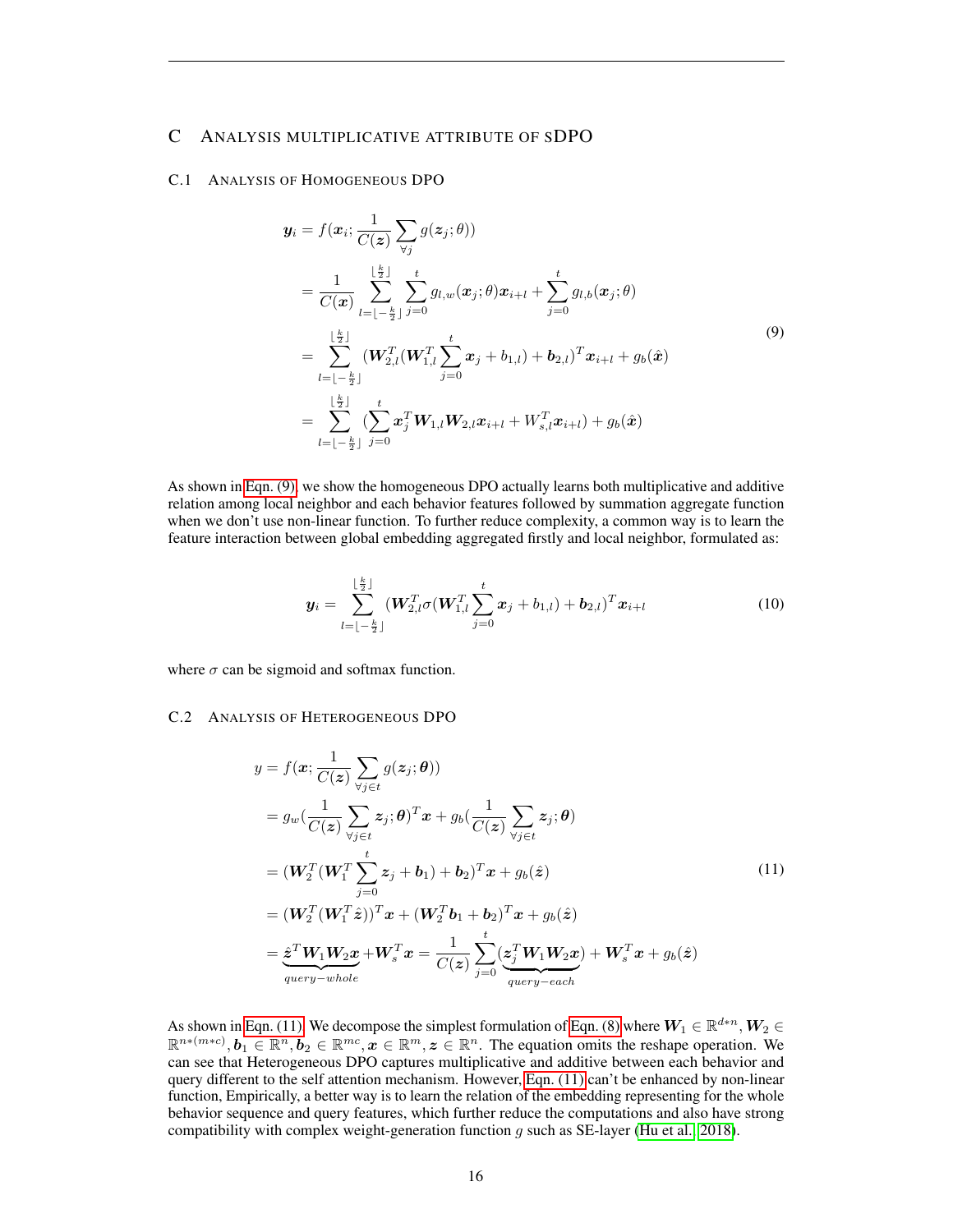<span id="page-16-1"></span>

| Model                     | Auc               | Logloss           | Auc(nfreq)        | Logloss(infreq)   | Params | CPU Time/epoch |
|---------------------------|-------------------|-------------------|-------------------|-------------------|--------|----------------|
| DNN, 100-100              | $0.9498 + 6e-4$   | $0.2607 + 3e-3$   | $0.9358 + 5e-4$   | $0.2986 + 3e-4$   | 13k    | 35s            |
| DNN, 100-100-100          | $0.9468 + 4e-4$   | $0.2648 + 1e-3$   | $0.9324 + 9e-4$   | $0.2983 + 2e-4$   | 24k    | 37s            |
| Fe DPN, MoK, 100-100      | $0.9516 \pm 3e-4$ | $0.2581 \pm 4e-3$ | $0.9389 + 8e-4$   | $0.2951 + 1e-2$   | 53k    | 39s            |
| DNN, 200-200              | $0.9507 \pm 9e-4$ | $0.2575 \pm 2e-3$ | $0.9370 \pm 1e-3$ | $0.2945 + 4e-3$   | 47k    | 38s            |
| DNN, 200-200-200          | $0.9476 \pm 5e-4$ | $0.2633 + 2e-3$   | $0.9336 \pm 1e-3$ | $0.2962 + 4e-3$   | 88k    | 41s            |
| Fe DPN, MoK, 200-200      | $0.9533 \pm 9e-4$ | $0.2527 \pm 8e-4$ | $0.9412 \pm 9e-4$ | $0.2897 \pm 2e-3$ | 187k   | 48s            |
| DNN, 64-64                | $0.9487 + 2e-4$   | $0.2619 + 1e-3$   | $0.9341 + 1e-4$   | $0.2984 + 3e-3$   | 6k     | 35s            |
| Fe DPN, MoK, 64-64        | $0.9502 + 1e-3$   | $0.2593 + 3e-3$   | $0.9370 + 2e-3$   | $0.2959 + 5e-3$   | 25k    | 37s            |
| Fi DPN, Sum, MoK, 32-32   | $0.9414 \pm 7e-4$ | $0.2796 \pm 1e-3$ | $0.9268 + 1e-3$   | $0.3164 + 3e-3$   | 6k     | 40s            |
| Fi DPN, Sum, MoK, 64-64   | $0.9428 \pm 1e-3$ | $0.2777 \pm 3e-3$ | $0.9280 + 1e-3$   | $0.3119 + 6e-3$   | 20k    | 40s            |
| Fi DPN, Sum, MoK, 128-128 | $0.9453 \pm 1e-3$ | $0.2723 \pm 2e-3$ | $0.9309 \pm 1e-3$ | $0.3103 + 3e-3$   | 73k    | 51s            |

Table 9: Comparison of different depth and width over 5-runs results on MovieLens-tag.

Table 10: Variants of Feature-based DPN over 5-runs results on MovieLens-tag.

<span id="page-16-2"></span>

| Model                | Head    | Auc               | Logloss           | Auc(infreq)       | Logloss(infreq)   | Params | CPU Time/epoch |
|----------------------|---------|-------------------|-------------------|-------------------|-------------------|--------|----------------|
| DNN, 200-200         |         | $0.9507 \pm 9e-4$ | $0.2575 \pm 2e-3$ | $0.9370 \pm 1e-3$ | $0.2945 + 4e-3$   | 47k    | 38s            |
| Fe DPN, MoK, 100-100 | $1 - 1$ | $0.9516 \pm 3e-4$ | $0.2581 \pm 4e-3$ | $0.9389 \pm 8e-4$ | $0.2951 \pm 1e-2$ | 53k    | 39s            |
| Fe DPN, MoK, 100-100 | $2 - 1$ | $0.9498 \pm 4e-4$ | $0.2618 \pm 2e-3$ | $0.9379 + 1e-3$   | $0.2913 + 2e-3$   | 44k    | 43s            |
| Fe DPN, MoK, 100-100 | $1-2$   | $0.9513 \pm 5e-4$ | $0.2583 \pm 2e-3$ | $0.9382 + 5e-4$   | $0.2963 + 5e-3$   | 23k    | 40s            |
| Fe DPN, MoK, 100-200 | $1-2$   | $0.9511 \pm 7e-4$ | $0.2591 \pm 2e-3$ | $0.9385 \pm 6e-4$ | $0.2958 \pm 4e-3$ | 34k    | 42s            |
| Fe DPN, MoK, 100-100 | $2 - 2$ | $0.9479 + 9e-4$   | $0.2657 + 2e-3$   | $0.9353 + 1e-3$   | $0.2974 + 4e-3$   | 14k    | 39s            |
| Fe DPN, MoK, 200-200 | $2 - 2$ | $0.9491 \pm 1e-3$ | $0.2719 \pm 1e-2$ | $0.9380 \pm 1e-3$ | $0.2994 \pm 1e-2$ | 48k    | 43s            |
| Fe DPN, MD, 100-100  | $1 - 1$ | $0.9467 \pm 1e-3$ | $0.2708 + 4e-3$   | $0.9330 \pm 1e-3$ | $0.3007 \pm 5e-3$ | 20k    | 41s            |
| Fe DPN, MD, 200-200  | $1 - 1$ | $0.9494 \pm 5e-4$ | $0.2628 + 2e-3$   | $0.9362 + 6e-4$   | $0.2975 + 4e-4$   | 30k    | 46s            |

# <span id="page-16-0"></span>D ADDITIONAL EXPERIMENTS ON MOVIELENS-TAG

### D.1 ABLATION STUDY

We perform ablations on variants of feature-based and field-based DPN. Unless specified otherwise, all experimental results in this sections report MovieLens AUC and logloss by training a DPN architecture that replace weighted fully-connected layer.

Varing depth and width for feature-based and field-based DPN [Table 9](#page-16-1) presents the impact of different depth and width on performance. Our experiments indicate that Feature-based DPN can achieve better performance with similar time consuming over a wide range hyperparameters, which demonstrate the robustness of the method. However, the atomic field-based DPN still lack the capacity to compete on par with MLP baseline. Furthermore, we find the atomic fields' interaction is hard to inert into feature-based DPO due to the extra fields dimension.

MD, MH vs Plain [Table 10](#page-16-2) presents the performance of matrix decomposition and multi-head mechanism on feature-based DPN. Despite their success when applied in other domains [\(Vaswani](#page-10-5) [et al., 2017;](#page-10-5) [Li et al., 2021;](#page-10-14) [Wu et al., 2019\)](#page-11-3), we find these methods dont't work in traditonal CTR prediction. We conjecture the multi-head mechanism hurts the expressivity of fully-connected layer due to the separable interaction among channels. For matrix decomposition, we aim to generate instance-wise kernels by  $P\phi(z)Q$ , where  $P \in \mathbb{R}^{n \times r}$ ,  $\phi(z) \in \mathbb{R}^{r \times r}$ ,  $Q \in \mathbb{R}^{r \times m}$ . We set  $r = 32$  in [Table 10.](#page-16-2) Thus, we may solve the low-rank completion problem for better performance. We conjecture simply utilization of dynamic parameterized fully-connected layer by matrix decomposition leads to optimization difficulty. We leave it into future study.

# E ADDITIONAL EXPERIMENTS ON MOVIELENS-1M

Besides experiments on three public datasets, We extraly conduct feature-based and field-based ablation studies on widely-used MovieLens-1M.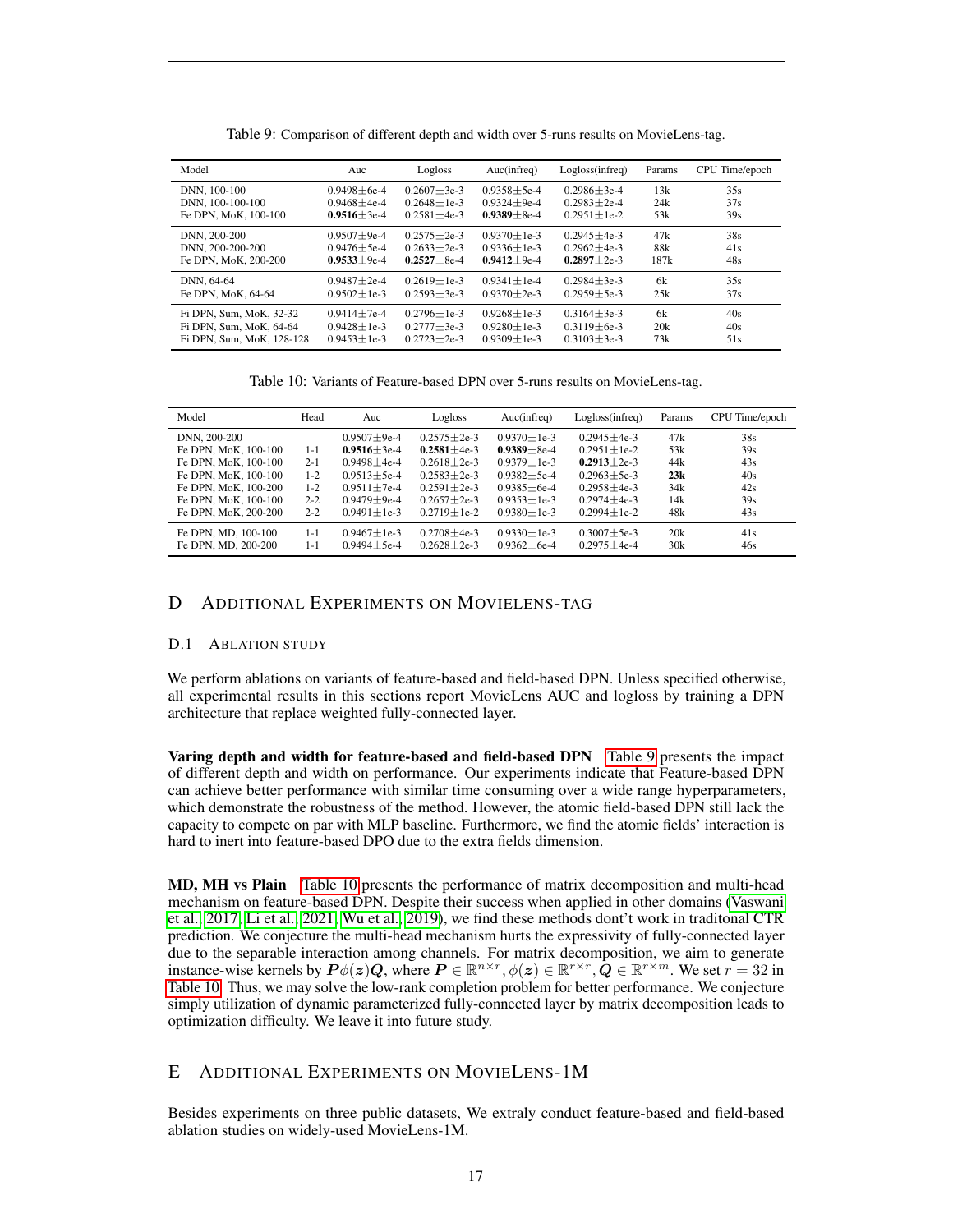| Hyper-parameter | feature-based | field-based                                          |
|-----------------|---------------|------------------------------------------------------|
| fields          |               | MovieID, zipcode, Age, Occupation, Gender, Timestamp |
| embedding size  | 16            | 16                                                   |
| hidden size     | 64            | 64                                                   |
| 9               | 2-layer MLP   | 2-layer MLP                                          |
| $\sigma$        | sigmoid       | sigmoid                                              |
| residual        | False         | True                                                 |
| LN              | False         | False                                                |
| non-linear      | Relu          | Relu                                                 |
| initializer     | glorot        | glorot                                               |
| context         | $x_{l-1}$     | $x_{l-1}$                                            |
| Layers          | 2             | 2                                                    |
| Heads           |               |                                                      |
| Learning rate   | $3e-4$        | $1e-3$                                               |
| Adam $\epsilon$ | $1e-8$        | $1e-8$                                               |
| Adam $\beta_1$  | 0.9           | 0.9                                                  |
| Adam $\beta_2$  | 0.999         | 0.999                                                |
| Batch size      | 1024          | 1024                                                 |
| Params          | 86k           | 30k                                                  |

Table 11: Hyper-parameters of Dynamic Parameterized Network in MovieLens-1M.

**MovieLens-1M** is a relative small dataset (Harper  $\&$  Konstan, 2015), contains users' rating on movies with 7 features, e.g. user features and movie features and rating. We follow the experiment setting of AutoInt [\(Song et al., 2019\)](#page-10-3), which randomly split 80% of dataset into train data, 10% into valid data and the rest 10% into test data. And we set the ratings below 1s and 2s as 0s, above 4s and 5s as 1s. All rating 3s should be removed.

**Training** For ablation study on MovieLens-1M, our baseline models follow the settings in AutoInt [\(Song et al., 2019\)](#page-10-3) with random initialized weights, implemented by Tensorflow [\(Abadi et al., 2016\)](#page-9-9) with the tricks [\(Srivastava et al., 2014;](#page-10-15) [Nair & Hinton, 2010\)](#page-10-9) but we don't use BN [\(Ioffe & Szegedy,](#page-9-11) [2015\)](#page-9-11) due to the poor performance. The feature-based model take the same setting as DeepCrossing [\(Shan et al., 2016\)](#page-10-16) introduced in AutoInt with 4-layer MLP of size 100. The function  $g$  is 2-layer MLP. The field-based models use three dynamic layer and set hidden states as 64 the same as their public code<sup>[5](#page-0-0)</sup>, (e.g. replace self-attentive layer with our field-based dynamic operation). After that, we use grid search to select hyperparameters, (i.e. dropout rate, learning rate). For fair comparison, all methods set embedding dimension as 16 and use Adam [\(Kingma & Ba, 2014\)](#page-9-10) as default optimizer with  $\beta_1 = 0.9$ ,  $\beta_2 = 0.999$ , batch size is 1024. However, we only replace feature-based operation on the final two layers before classifier, due to the memory limitation and insert 1-layer field-based operation firstly.

Comparison with state-of-the-art [Table 12](#page-18-0) shows the results from AutoInt [\(Song et al., 2019\)](#page-10-3). Due to the random data splits, we rerun their experiments for comparison. We note the 0.001-level fluctuation on evaluation metric compared to the cited' ones is acceptable when trained and evaluated on randomly split setting. Nevertheless, our feature-based method surpasses the other existing high-order based methods [\(Wang et al., 2017;](#page-10-1) [Lian et al., 2018;](#page-10-8) [He & Chua, 2017\)](#page-9-5) by a good margin, even the proposed field-based operation by ourselves. However, what surprise us is the heavily tuned DNN model still excels high-order parts in contrast to the results reported in the AutoInt. We infer that MLP-based DNN model can be a good universal approximate function to attain a suitable local minimum with good hyperparameters. In this way, there is no doubt feature-based solution is better than others, because of its capacity for learning both implicit and explicit feature interaction. As far as we know, our proposed method is state-of-the-art solution in the same setting, even without the DNN component.

<sup>5</sup>[https://github.com/DeepGraphLearning/RecommenderSystems/tree/master/](https://github.com/DeepGraphLearning/RecommenderSystems/tree/master/featureRec) [featureRec](https://github.com/DeepGraphLearning/RecommenderSystems/tree/master/featureRec)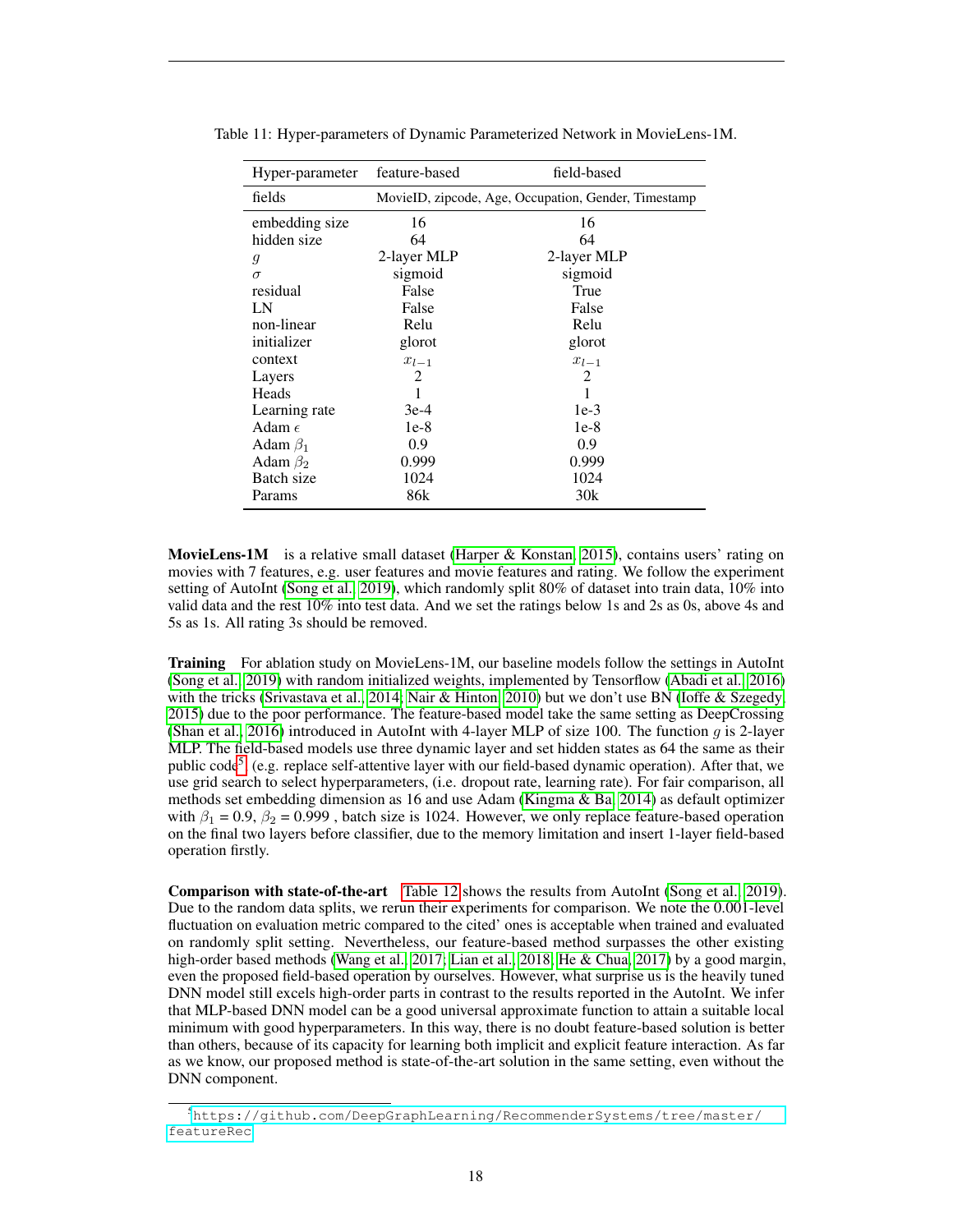| Model         | Auc    | Logloss | Params |
|---------------|--------|---------|--------|
| MLP(ours)     | 0.8475 | 0.3785  | 53k    |
| DeepCrossing  | 0.8448 | 0.3814  | N/A    |
| AutoInt(ours) | 0.8448 | 0.3812  | 39k    |
| <b>NFM</b>    | 0.8357 | 0.3883  | N/A    |
| CrossNet      | 0.7968 | 0.4266  | N/A    |
| CIN           | 0.8286 | 0.4108  | N/A    |
| Feature-based | 0.8522 | 0.3726  | 86k    |
| Field-based   | 0.8452 | 0.3806  | 30k    |

<span id="page-18-0"></span>Table 12: Comparison with different algorithms over 10-runs results. Std≈1e-3. ↓ means below while ↑ means above. Throughput means training time of one epoch. We also cite the results from AutoInt [\(Song et al., 2019\)](#page-10-3).

<span id="page-18-1"></span>(a) Comparison with different head num- (b) Comparison with non-linear function. (c) Comparison with different context.  $l=8$ , ber.  $l=4$ ,  $\sigma$  is sigmoid, context is genre.  $l=4$ ,  $h=2$ , context is genre.  $h=2$ ,  $\sigma$  is softmax.

| head | Auc    | Logloss | $\sigma$ |         | Auc    | Logloss | context       | Auc    | Logloss |
|------|--------|---------|----------|---------|--------|---------|---------------|--------|---------|
|      | 0.8483 | 0.3781  | identity |         | 0.8494 | 0.3781  | genre         | 0.8511 | 0.3741  |
| 2    | 0.8504 | 0.3738  |          | sigmoid | 0.8504 | 0.3738  | gender        | 0.8457 | 0.3782  |
| 4    | 0.8136 | 0.4126  |          | softmax | 0.8506 | 0.3745  | genre, gender | 0.8452 | 0.3800  |
|      |        |         |          |         |        |         | all           | 0.8522 | 0.3726  |

Comparison with different heads in feature-based operation [Table 13a](#page-18-1) compares different head numbers of 4 dynamic parameterized layers with context  $z$  as genre. We find a good head number can effectively improve the performance, while larger lead to bad results. We derive this large gap is mainly due to the reason our baseline model use relative smaller embedding size and hidden state with increasing head numbers. When head numbers equal to 4, the size of total parameters is about 11k, which seriously downgrades the performance. However, a properly head number trades off the extent of implicit and explicit high-order interaction, inducing larger variance of selection on dynamic weights/bias.

Comparison with different non-linear function in feature-based operation [Table 13b](#page-18-1) shows the performance of different non-linear function in [Eqn. \(5\).](#page-3-1) Here, we set  $l = 4$  and head numbers equal to 2, for simplicity. We find even using plant low-rank approximation without non-linear function, the result still better than high-order part reported in [Table 1.](#page-5-0) This gives evidence that non-restrict multiplicative interaction among hidden states can be a complementary component for further improving the capacity of MLP. When using non-linear function *sigmoid* and *softmax*, we found the performance moves a significant step about 0.001-level. Constrained non-linear function controls the outputs of selection layer between  $(0, 1)$ , which can be seen as the attention over kernels (e.g. mixture of expert layers). We note that the best non-linear function depends on the dataset respectively. Such methods for kernels aggregation are friendly for optimization, allowing us to learn diversity of weights while consume nearly same time as plain fully-connected layer.

Comparison with different context in feature-based operation [Table 13c](#page-18-1) compares the different context of feature-based dynamic operation. We can see that different combination of fields as context  $z$  will lead to variant results, where the worst only improve slightly than AutoInt, but less than DNN model. Interestingly, we select separately the user feature *gender* and movie feature *genre* as context. The gender typically consist two classes of male and female. Thus, the multiplicative interaction can be understood as how the gender influences whether a user rates a movie. Contrast to human intuition on gender, the results reveal that gender is not main reason for different rating on movie, e.g. explicit modeling gender interaction with other features leads to unnecessary bias. However, when modeling with genre of movies, we get large improvement on performance compared to the genders'. We conjecture the genre plays important role on rating of users. Moreover, when combined with all field features, we can achieve best results, representing the given features can be classified effectively in high dimension.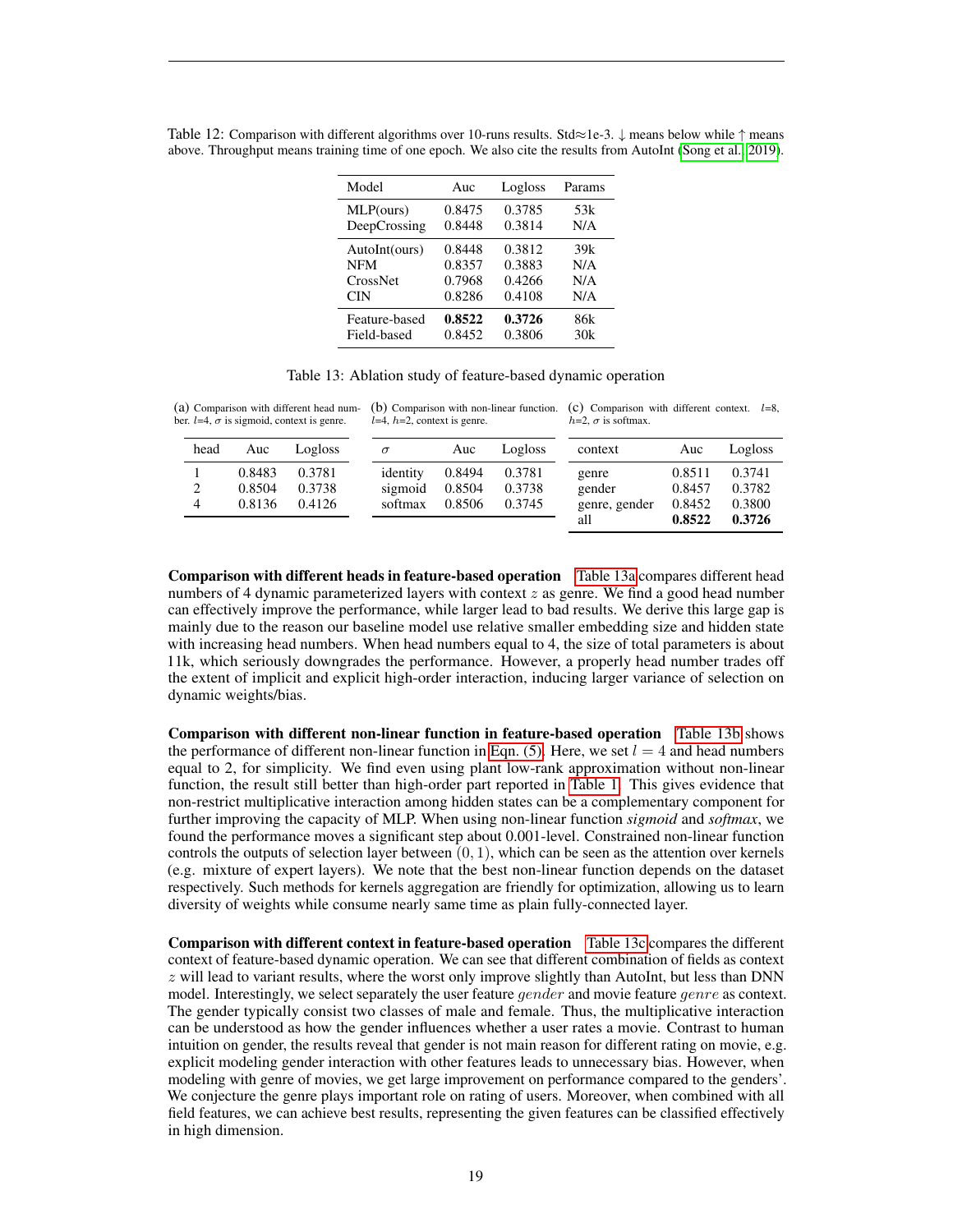| gation methods. |        |         | and feature-based operation. |           |        |         |
|-----------------|--------|---------|------------------------------|-----------|--------|---------|
| Agg             | Auc    | Logloss | Methods                      | structure | Auc    | Logloss |
| Summation       | 0.8372 | 0.3868  | Self + Feature               | stacked   | 0.8471 | 0.3787  |
| Self            | 0.7917 | 0.4264  | Self (One layer) + Feature   | stacked   | 0.8520 | 0.3738  |
| Attention       | 0.8452 | 0.3806  | Self + Feature               | parallel  | 0.8532 | 0.3725  |
| Concat          | 0.8443 | 0.3808  | Weighted Sum + Feature       | stacked   | 0.8527 | 0.3746  |
|                 |        |         | Weighted Sum + Feature       | parallel  | 0.8536 | 0.3729  |

#### Table 14: Ablation study of field-based dynamic operation

<span id="page-19-1"></span>(a) Comparison with different aggre-(b) Comparison with different combination methods of field-based and feature-based operation.

Comparison with different aggregation function in field-based operation The feature-based methods give empirical evidence that how to select head numbers, non-linear function and context. For simplicity, we choose the same best setting in ablation study of field-base dynamic operation. [Table 14a](#page-19-1) compares four methods of how to aggregate differnet field information as mentioned in [Section 2.4.](#page-3-0) When only using the field to correspond itself, we find it perform worst due to the scarcity of field-wise feature interaction compared to the simple summation version. When using a weighted-sum layer and concatenation-MLP layer, we find such methods improve almost 0.005-level compared to summation-based solution. The main difference is using a learned linear combination of all field features, which implicit models low-order feature interaction. Thus, we can conclude implicit linear transformation overall fields is beneficial for modeling high-order representation. However, we notice the DNN result overwhelm the field-wise operations', meaning the multiplicative interaction brought by high-order component is not the main course in CTR prediction.

Does field-wise component contribute to feature-wise component? Despite the low capacity of field-wise dynamic operation, we explore the contribution when combining field-wise component with feature-wise's. [Table 14b](#page-19-1) shows there are no obvious benefit when we use both operation at same time no matter how we stack them, while facilitating the performance when composed of parallel structure. The stack structure directly exploit the field-based features as the inputs of featurebased layers. Once the fundamental representation has low diversity and expressivity, subsequent fancy modules can't perform their proper ability, e.g. three layers stacked Self-based operation dominates the effectiveness. However, we find the aggregation methods of weighted summation can effectively boost the performance sightly no matter which structure we used. Thus, we confirm when combined those two methods in a suitable way, field-wise component can contribute to the feature-wise component for further advancement of performance.

# F ADDITIONAL EXPERIMENTS ON REAL-WORLD PRODUCTION DATASET FOR USER BEHAVIOR MODELING

#### <span id="page-19-0"></span>F.1 INCORPORATING DYNAMIC OPERATION INTO ONLINE RANKING SYSTEM

In previous section, we mainly discuss the dynamic mechanism among different inputs and context. However, real-world industry system scales behavior-based and feature-based modeling containing many techniques to precisely extract user interest and maintain low latency at the same time. We now introduce the whole behavior modeling module and feature modeling module deployed in our CTR prediction system, which consists of three parts: a MLP-based deep neural network, a transformerbased [\(Vaswani et al., 2017\)](#page-10-5) encoder aims to learn long-range dependency of session-based behaviors, and a KFAtt-based [\(Liu et al., 2020\)](#page-10-4) decoder to predict user interest along with total user actions. We term the encoder-decoder part as  $DyTrans$ , the MLP part as  $DyMLP$  and the whole module as DyJoint, followed by:

- Replace MLP with feature-based dynamic operation
- Insert field-based dynamic operation before MLP
- Combine Behavior-Behavior dynamic operation with Self-Attention
- Combine Query-Behavior dynamic operation with KFAtt